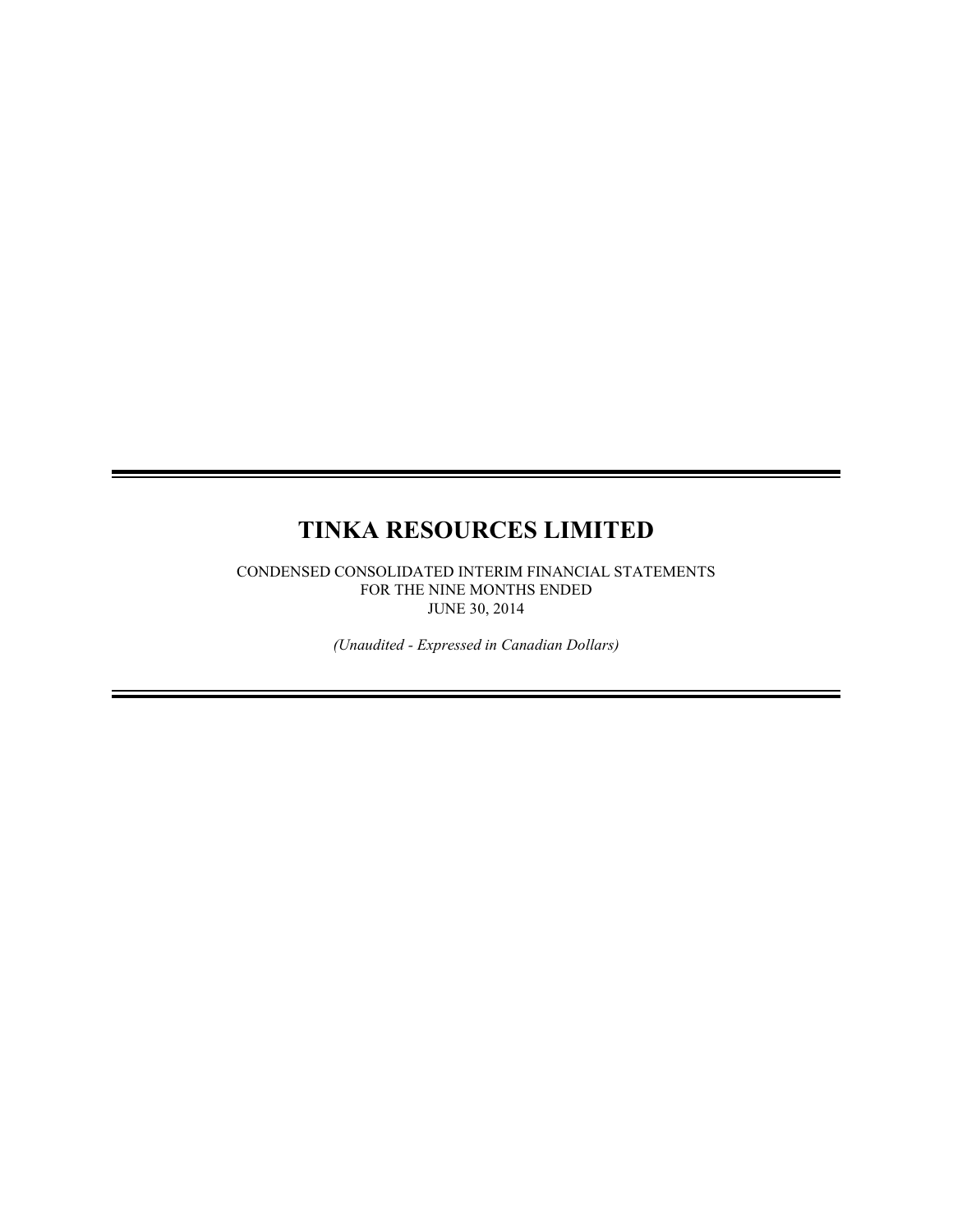### **NOTICE OF NO AUDITOR REVIEW OF CONDENSED CONSOLIDATED INTERIM FINANCIAL STATEMENTS**

In accordance with National Instrument 51-102 Part 4, subsection 4.3(3)(a), if an auditor has not performed a review of these condensed consolidated interim financial statements they must be accompanied by a notice indicating that the condensed interim financial statements have not been reviewed by an auditor.

The accompanying unaudited condensed consolidated financial statements of the Company have been prepared by and are the responsibility of the Company's management.

The Company's auditors have not performed a review of these condensed consolidated interim financial statements in accordance with the standards established by the Canadian Institute of Chartered Accountants for a review of interim financial statements by an entity's auditor.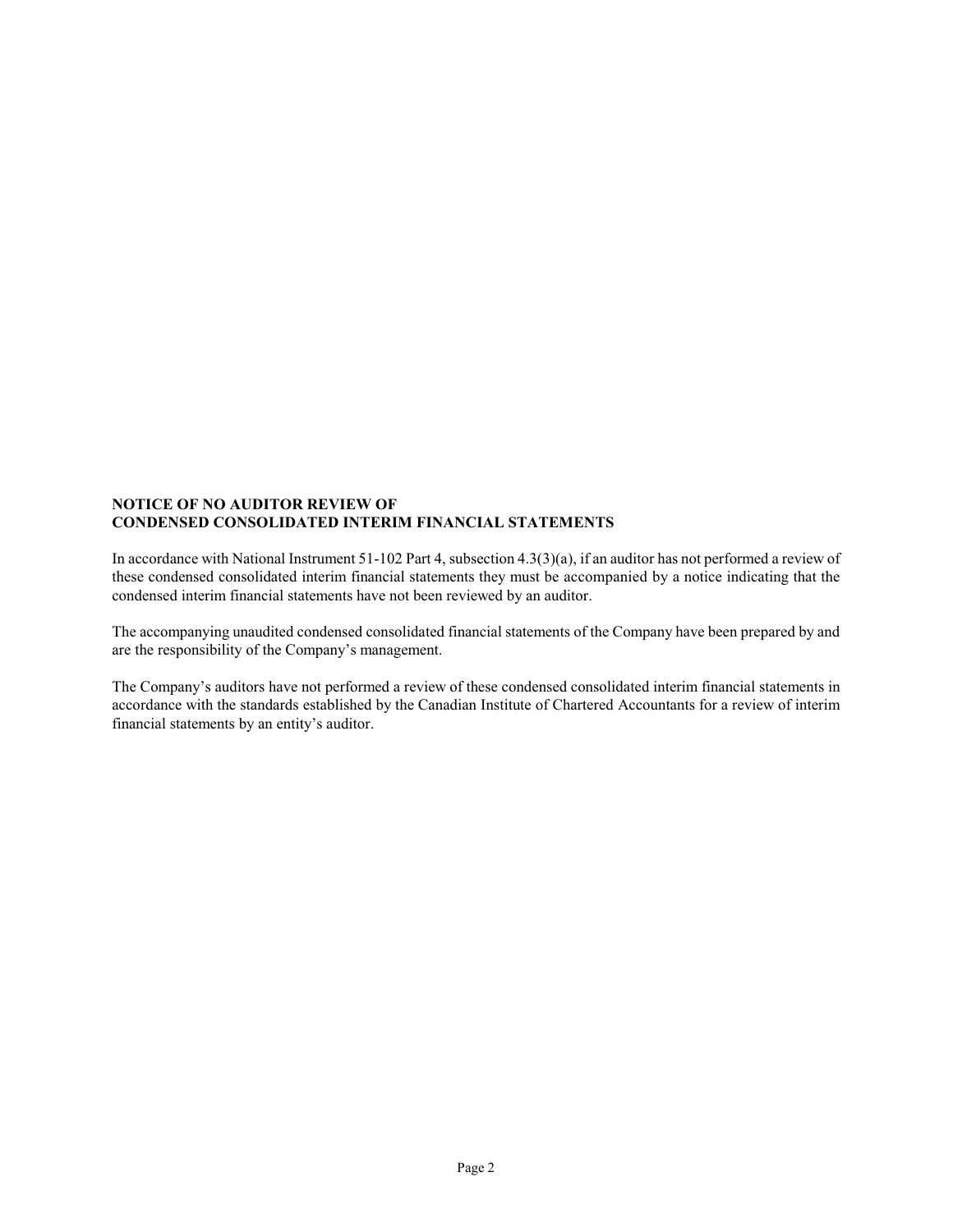# **TINKA RESOURCES LIMITED**

**CONDENSED CONSOLIDATED INTERIM STATEMENTS OF FINANCIAL POSITION**

*(Unaudited - Expressed in Canadian Dollars)*

|                                                                                                                               | <b>Note</b>       | <b>June 30.</b><br>2014<br>\$             | September 30,<br>2013<br>S                         |
|-------------------------------------------------------------------------------------------------------------------------------|-------------------|-------------------------------------------|----------------------------------------------------|
| <b>ASSETS</b>                                                                                                                 |                   |                                           |                                                    |
| <b>Current assets</b><br>Cash<br>GST receivable<br>Amounts receivable<br>Prepaid expenses                                     |                   | 134,847<br>9,058<br>15,318<br>23,323      | 1,653,410<br>5,510<br>2,765<br>33,978              |
| <b>Total current assets</b>                                                                                                   |                   | 182,546                                   | 1,695,663                                          |
| <b>Non-current assets</b><br>Property, plant and equipment<br>Exploration and evaluation assets<br>Deferred share issue costs | 4<br>5<br>6(b)(i) | 45,412<br>12,458,585                      | 68,884<br>10,103,010<br>750                        |
| <b>Total non-current assets</b>                                                                                               |                   | 12,503,997                                | 10,172,644                                         |
| <b>TOTAL ASSETS</b>                                                                                                           |                   | 12,686,543                                | 11,868,307                                         |
| <b>LIABILITIES</b>                                                                                                            |                   |                                           |                                                    |
| <b>Current liabilities</b><br>Accounts payable and accrued liabilities                                                        | 7                 | 253,856                                   | 255,031                                            |
| <b>TOTAL LIABILITIES</b>                                                                                                      |                   | 253,856                                   | 255,031                                            |
| <b>SHAREHOLDERS' EQUITY</b><br>Share capital<br>Share-based payments reserve<br>Share subscriptions received<br>Deficit       | 6<br>6(b)(i)      | 23,675,336<br>3,290,099<br>(14, 532, 748) | 21,843,670<br>3,275,237<br>242,240<br>(13,747,871) |
| TOTAL SHAREHOLDERS' EQUITY                                                                                                    |                   | 12,432,687                                | 11,613,276                                         |
| TOTAL LIABILITIES AND SHAREHOLDERS' EQUITY                                                                                    |                   | 12,686,543                                | 11,868,307                                         |

 $\mathcal{L}_\mathcal{L} = \{ \mathcal{L}_\mathcal{L} = \{ \mathcal{L}_\mathcal{L} = \{ \mathcal{L}_\mathcal{L} = \{ \mathcal{L}_\mathcal{L} = \{ \mathcal{L}_\mathcal{L} = \{ \mathcal{L}_\mathcal{L} = \{ \mathcal{L}_\mathcal{L} = \{ \mathcal{L}_\mathcal{L} = \{ \mathcal{L}_\mathcal{L} = \{ \mathcal{L}_\mathcal{L} = \{ \mathcal{L}_\mathcal{L} = \{ \mathcal{L}_\mathcal{L} = \{ \mathcal{L}_\mathcal{L} = \{ \mathcal{L}_\mathcal{$ 

**Nature of Operations** - Note 1

**Events after the Reporting Period** - Note 11

These condensed consolidated interim financial statements were approved for issue by the Board of Directors on August 27, 2014 and are signed on its behalf by:

Graham Carman Nick Del Director Nick Del Director Director Director

*/s/ Graham Carman /s/ Nick DeMare*

*The accompanying notes are an integral part of these condensed consolidated interim financial statements.*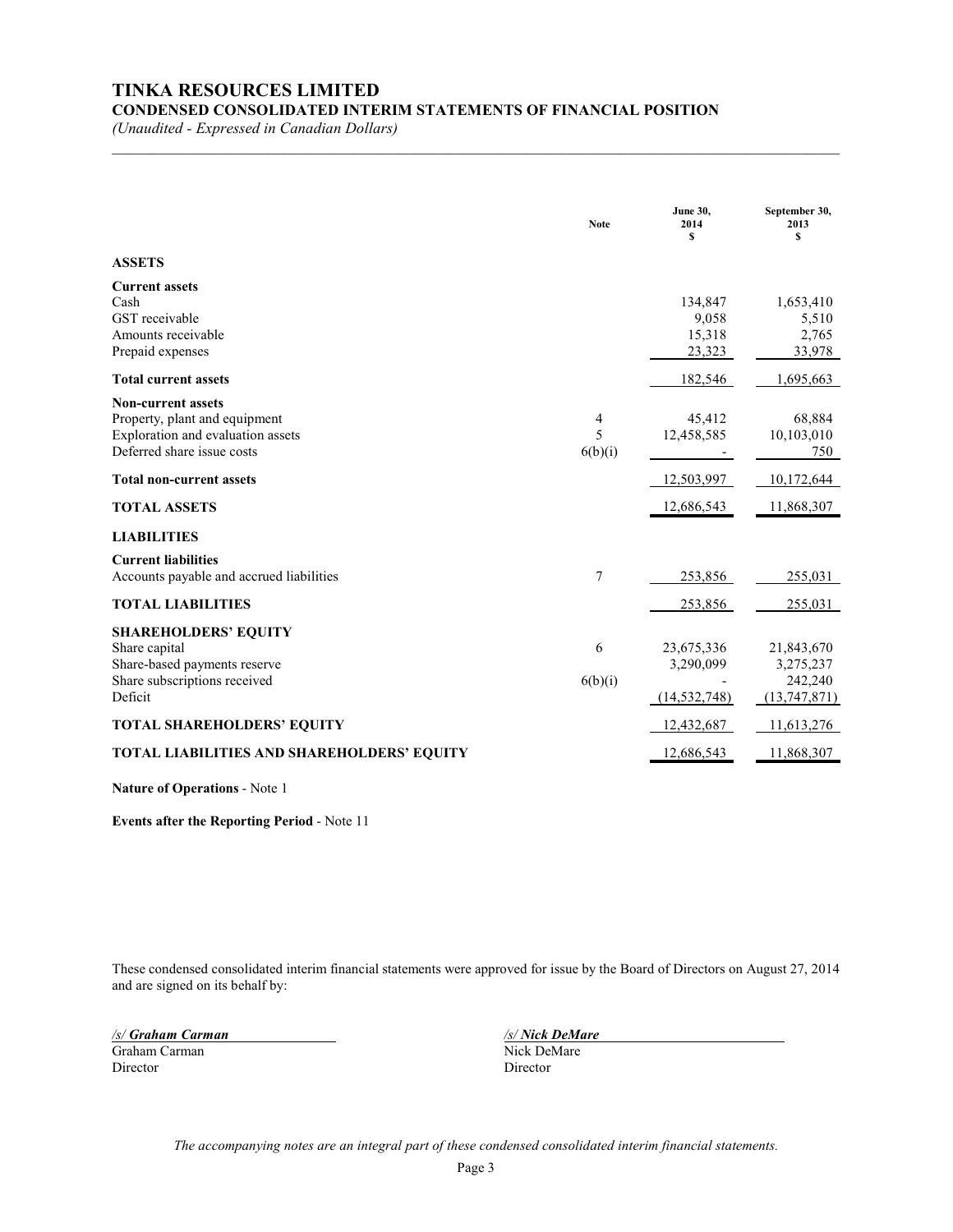# **TINKA RESOURCES LIMITED**

**CONDENSED CONSOLIDATED INTERIM STATEMENTS OF COMPREHENSIVE LOSS**

 $\mathcal{L}_\text{max} = \mathcal{L}_\text{max} = \mathcal{L}_\text{max} = \mathcal{L}_\text{max} = \mathcal{L}_\text{max} = \mathcal{L}_\text{max} = \mathcal{L}_\text{max} = \mathcal{L}_\text{max} = \mathcal{L}_\text{max} = \mathcal{L}_\text{max} = \mathcal{L}_\text{max} = \mathcal{L}_\text{max} = \mathcal{L}_\text{max} = \mathcal{L}_\text{max} = \mathcal{L}_\text{max} = \mathcal{L}_\text{max} = \mathcal{L}_\text{max} = \mathcal{L}_\text{max} = \mathcal{$ 

*(Unaudited - Expressed in Canadian Dollars)*

|                                                                             | <b>Three Months Ended</b><br>June 30 |            |            |            | <b>Nine Months Ended</b><br>June 30 |  |  |
|-----------------------------------------------------------------------------|--------------------------------------|------------|------------|------------|-------------------------------------|--|--|
|                                                                             | <b>Note</b>                          | 2014<br>\$ | 2013<br>\$ | 2014<br>\$ | 2013<br>\$                          |  |  |
| <b>Expenses</b>                                                             |                                      |            |            |            |                                     |  |  |
| Accounting and administration                                               | 7(b)(ii)                             | 12,480     | 10,919     | 40,809     | 35,662                              |  |  |
| Audit                                                                       |                                      |            |            | 30,015     | 43,911                              |  |  |
| Corporate development                                                       |                                      | 1,000      | 16,858     | 22,293     | 72,445                              |  |  |
| Depreciation                                                                |                                      | 215        | 228        | 797        | 685                                 |  |  |
| General exploration                                                         |                                      | 3,649      | 585        | 9,098      | 9,053                               |  |  |
| Investment conferences                                                      |                                      |            |            | 15,289     | 14,104                              |  |  |
| Investor relations                                                          |                                      | 16,500     | 10,500     | 51,000     | 49,000                              |  |  |
| Legal                                                                       |                                      | 77,137     | 2,993      | 94,925     | 48,900                              |  |  |
| Management fees                                                             | 7(a)                                 | 30,000     | 30,000     | 90,000     | 90,000                              |  |  |
| Office                                                                      |                                      | 15,022     | 20,385     | 54,292     | 77,678                              |  |  |
| Professional fees                                                           | $\tau$                               | 25,752     | 34,435     | 78,970     | 83,346                              |  |  |
| Regulatory                                                                  |                                      | 2,835      | 3,081      | 12,520     | 12,752                              |  |  |
| Rent                                                                        |                                      | 12,639     | 7,736      | 36,658     | 29,826                              |  |  |
| Salaries, wages and benefits                                                |                                      | 67,055     | 43,521     | 188,897    | 177,574                             |  |  |
| Shareholder costs                                                           |                                      | 3,230      | 10,602     | 13,374     | 19,336                              |  |  |
| Share-based compensation                                                    | 6(d)                                 | (11, 805)  | 11,625     | 19,591     | 1,423,546                           |  |  |
| Transfer agent                                                              |                                      | 3,566      | 3,523      | 7,861      | 9,079                               |  |  |
| Travel and related                                                          |                                      | 6,149      | 13,868     | 72,767     | 125,096                             |  |  |
|                                                                             |                                      | 265,424    | 220,859    | 839,156    | 2,321,993                           |  |  |
| Loss before other items                                                     |                                      | (265, 424) | (220, 859) | (839, 156) | (2,321,993)                         |  |  |
| Other items                                                                 |                                      |            |            |            |                                     |  |  |
| Interest                                                                    |                                      | 839        | 3,987      | 7,432      | 12,095                              |  |  |
| Other income<br>Foreign exchange (loss) gain                                |                                      | (7,573)    | (19,986)   | 46,847     | 12,795<br>(35,240)                  |  |  |
|                                                                             |                                      |            |            |            |                                     |  |  |
|                                                                             |                                      | (6, 734)   | (15,999)   | 54,279     | (10,350)                            |  |  |
| Net loss and comprehensive loss                                             |                                      |            |            |            |                                     |  |  |
| for the period                                                              |                                      | (272, 158) | (236, 858) | (784, 877) | (2,332,343)                         |  |  |
| Loss per share - basic and diluted                                          |                                      | \$(0.00)   | \$(0.00)   | \$(0.01)   | \$(0.03)                            |  |  |
| Weighted average number of common<br>shares outstanding - basic and diluted |                                      | 82,184,925 | 76,684,528 | 81,044,213 | 74,100,720                          |  |  |

*The accompanying notes are an integral part of these condensed consolidated interim financial statements.*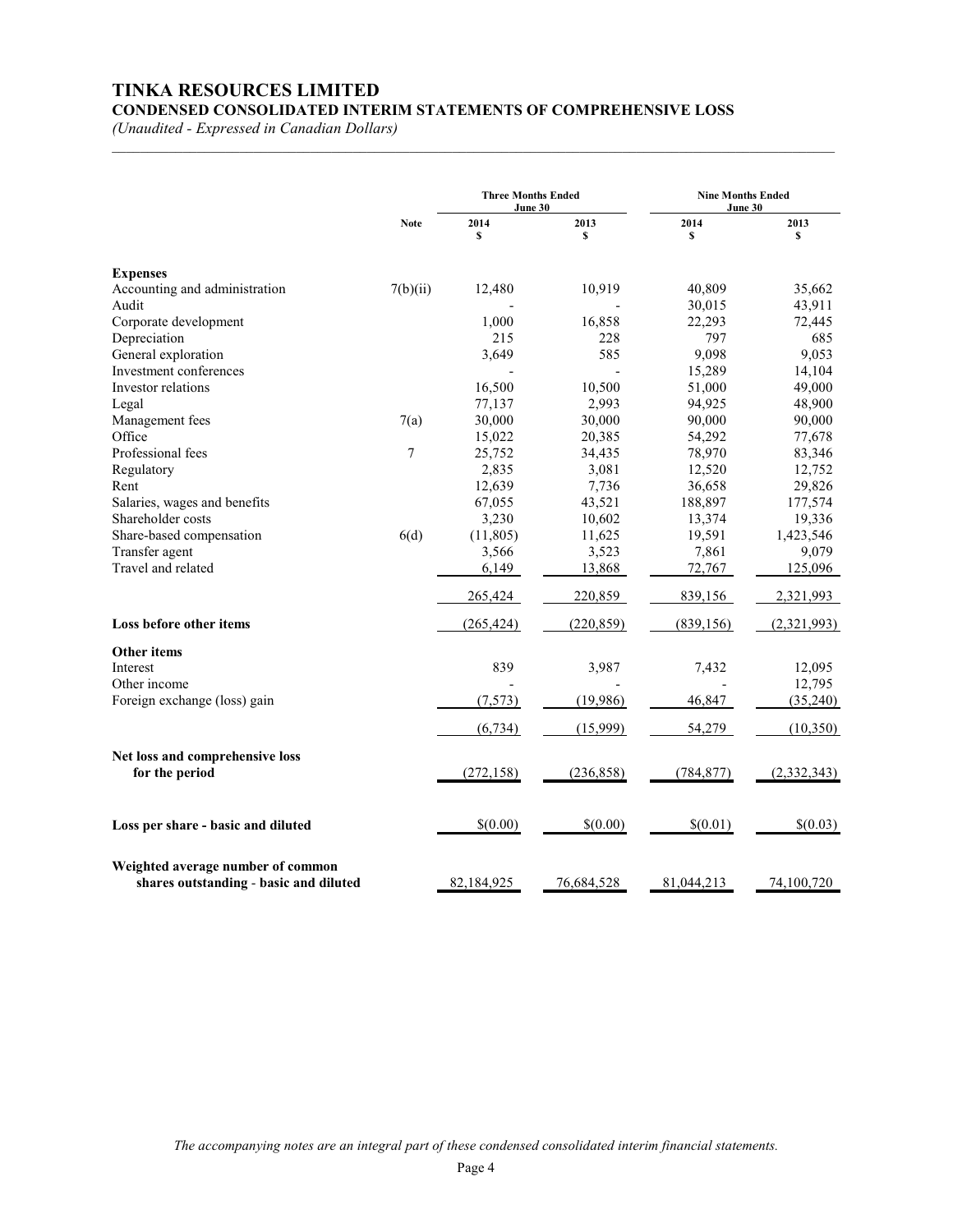# **TINKA RESOURCES LIMITED CONDENSED CONSOLIDATED INTERIM STATEMENTS OF CHANGES IN EQUITY**

*(Unaudited - Expressed in Canadian Dollars)*

|                                                                                                                                        | Nine Months Ended June 30, 2014 |                                           |                                                         |                                                        |                |                                            |
|----------------------------------------------------------------------------------------------------------------------------------------|---------------------------------|-------------------------------------------|---------------------------------------------------------|--------------------------------------------------------|----------------|--------------------------------------------|
|                                                                                                                                        |                                 | <b>Share Capital</b>                      |                                                         |                                                        |                |                                            |
|                                                                                                                                        | Number of<br><b>Shares</b>      | Amount                                    | <b>Share-Based</b><br><b>Payments</b><br><b>Reserve</b> | <b>Share</b><br><b>Subscriptions</b><br>Received<br>\$ | Deficit<br>S   | Total<br><b>Equity</b>                     |
| <b>Balance at September 30, 2013</b>                                                                                                   | 78,116,664                      | 21,843,670                                | 3,275,237                                               | 242,240                                                | (13, 747, 871) | 11,613,276                                 |
| Common shares issued for cash:<br>- private placements<br>- exercise of share options<br>Share issue costs<br>Share-based compensation | 4,587,662<br>80,000             | 1,884,740<br>21,600<br>(91,511)<br>16,837 | 12,108<br>19,591                                        | (242, 240)                                             |                | 1,642,500<br>21,600<br>(79, 403)<br>19,591 |
| Transfer on exercise of share options<br>Net loss                                                                                      |                                 |                                           | (16, 837)                                               |                                                        | (784,877)      | (784, 877)                                 |
| Balance at June 30, 2014                                                                                                               | 82.784.326                      | 23,675,336                                | 3,290,099                                               |                                                        | (14, 532, 748) | 12,432,687                                 |

 $\mathcal{L}_\text{max} = \mathcal{L}_\text{max} = \mathcal{L}_\text{max} = \mathcal{L}_\text{max} = \mathcal{L}_\text{max} = \mathcal{L}_\text{max} = \mathcal{L}_\text{max} = \mathcal{L}_\text{max} = \mathcal{L}_\text{max} = \mathcal{L}_\text{max} = \mathcal{L}_\text{max} = \mathcal{L}_\text{max} = \mathcal{L}_\text{max} = \mathcal{L}_\text{max} = \mathcal{L}_\text{max} = \mathcal{L}_\text{max} = \mathcal{L}_\text{max} = \mathcal{L}_\text{max} = \mathcal{$ 

|                                                                                                                                                                                                                       | Nine Months Ended June 30, 2013  |                                                         |                                                        |                |                                                                         |
|-----------------------------------------------------------------------------------------------------------------------------------------------------------------------------------------------------------------------|----------------------------------|---------------------------------------------------------|--------------------------------------------------------|----------------|-------------------------------------------------------------------------|
|                                                                                                                                                                                                                       | <b>Share Capital</b>             |                                                         |                                                        |                |                                                                         |
|                                                                                                                                                                                                                       | Number of<br><b>Shares</b>       | Amount<br>S                                             | <b>Share-Based</b><br><b>Payments</b><br>Reserve<br>\$ | Deficit<br>s   | Total<br><b>Equity</b>                                                  |
| <b>Balance at September 30, 2012</b>                                                                                                                                                                                  | 70,422,899                       | 16.609.518                                              | 2,153,851                                              | (11,092,425)   | 7,670,944                                                               |
| Common shares issued for cash:<br>- private placements<br>- exercise of share options<br>- exercise of warrants<br>Share issue costs<br>Share-based compensation<br>Transfer on exercise of share options<br>Net loss | 6,030,265<br>1,635,000<br>28,500 | 4,825,725<br>430,400<br>28,500<br>(452, 268)<br>403,325 | 101,956<br>1,423,546<br>(403, 325)                     | (2,332,343)    | 4,825,725<br>430,400<br>28,500<br>(350,312)<br>1,423,546<br>(2,332,343) |
| Balance at June 30, 2013                                                                                                                                                                                              | 78,116,664                       | 21,845,200                                              | 3,276,028                                              | (13, 424, 768) | 11,696,460                                                              |

*The accompanying notes are an integral part of these condensed consolidated interim financial statements.*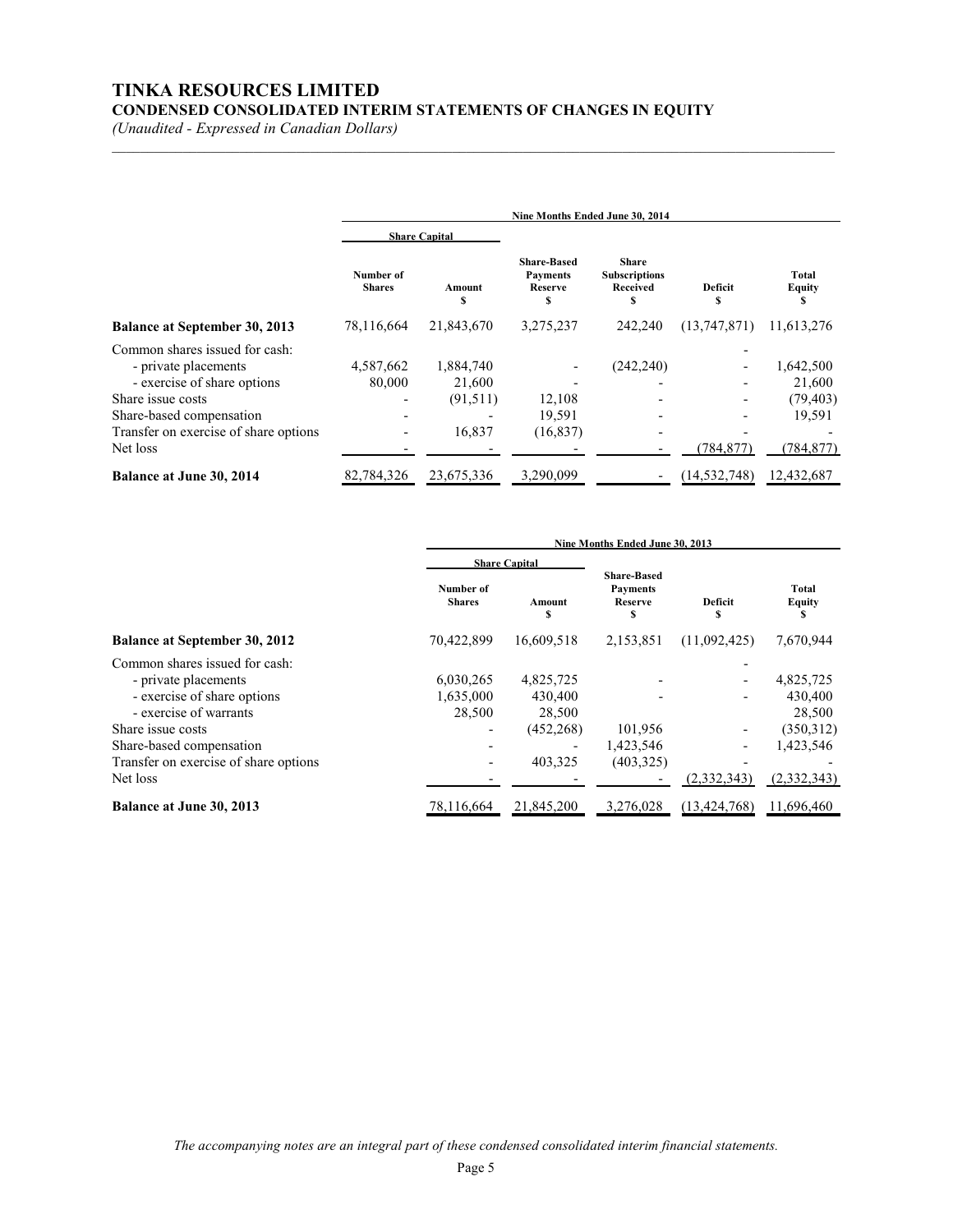# **TINKA RESOURCES LIMITED CONDENSED CONSOLIDATED INTERIM STATEMENTS OF CASH FLOWS**

*(Unaudited - Expressed in Canadian Dollars)*

|                                                                                                                                                                                                                                     | <b>Nine Months Ended</b><br><b>June 30,</b>            |                                                |
|-------------------------------------------------------------------------------------------------------------------------------------------------------------------------------------------------------------------------------------|--------------------------------------------------------|------------------------------------------------|
|                                                                                                                                                                                                                                     | 2014<br>\$                                             | 2013<br>s                                      |
| <b>Operating activities</b><br>Net loss for the period                                                                                                                                                                              | (784, 877)                                             | (2,332,343)                                    |
| Adjustments for:<br>Depreciation<br>Share-based compensation                                                                                                                                                                        | 797<br>19,591                                          | 685<br>1,423,546                               |
| Changes in non-cash working capital items:<br>(Increase) decrease in GST receivable<br>(Increase) decrease in amounts receivable<br>Decrease (increase) in prepaid expenses<br>Increase in accounts payable and accrued liabilities | (764, 489)<br>(3,548)<br>(12, 553)<br>10,655<br>14,710 | (908, 112)<br>2,787<br>440<br>(10, 597)<br>441 |
| Net cash used in operating activities                                                                                                                                                                                               | 9,264<br>(755, 225)                                    | (6,929)<br>(915, 041)                          |
| <b>Investing activities</b><br>Expenditures on exploration and evaluation assets<br>Additions to property, plant and equipment                                                                                                      | (2,348,785)                                            | (3,802,248)<br>(29,919)                        |
| Net cash used in investing activities                                                                                                                                                                                               | (2,348,785)                                            | (3,832,167)                                    |
| <b>Financing activities</b><br>Issuance of common shares<br>Share issue costs                                                                                                                                                       | 1,664,100<br>(78, 653)                                 | 5,284,625<br>(350,312)                         |
| Net cash generated from financing activities                                                                                                                                                                                        | 1,585,447                                              | 4,934,313                                      |
| Net change in cash                                                                                                                                                                                                                  | (1,518,563)                                            | 187,105                                        |
| Cash at beginning of period                                                                                                                                                                                                         | 1,653,410                                              | 2,220,006                                      |
| Cash at end of period                                                                                                                                                                                                               | 134,847                                                | 2,407,111                                      |

\_\_\_\_\_\_\_\_\_\_\_\_\_\_\_\_\_\_\_\_\_\_\_\_\_\_\_\_\_\_\_\_\_\_\_\_\_\_\_\_\_\_\_\_\_\_\_\_\_\_\_\_\_\_\_\_\_\_\_\_\_\_\_\_\_\_\_\_\_\_\_\_\_\_\_\_\_\_\_\_\_\_\_\_\_\_\_\_\_\_\_\_\_\_\_\_\_\_\_\_\_\_\_

**Supplemental cash flow information** - See Note 10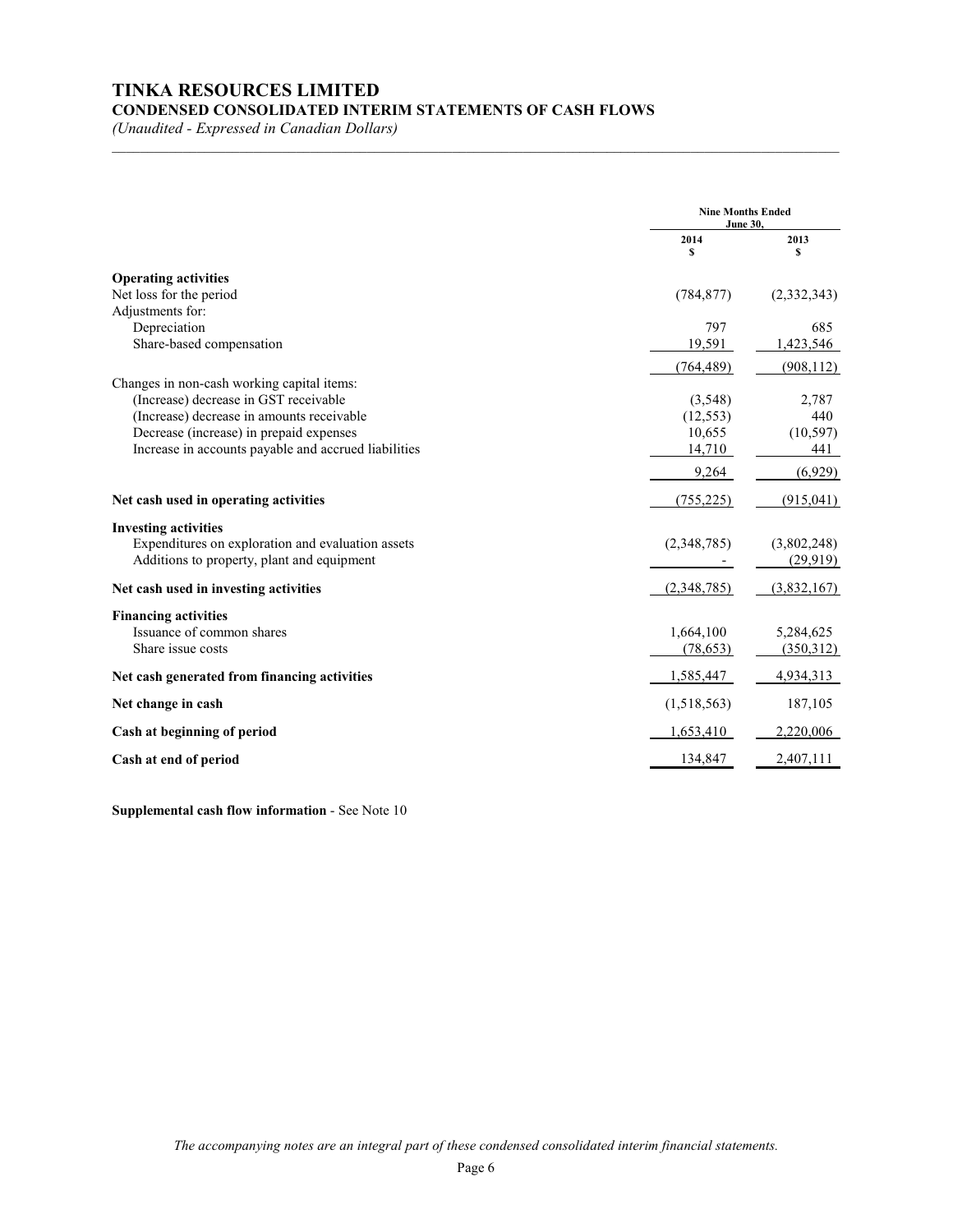# **TINKA RESOURCES LIMITED NOTES TO THE CONDENSED CONSOLIDATED INTERIM FINANCIAL STATEMENTS FOR THE NINE MONTHS ENDED JUNE 30, 2014**

*(Unaudited - Expressed in Canadian Dollars)*

#### **1. Nature of Operations**

Tinka Resources Limited (the "Company") was incorporated on September 15, 1987 under the provisions of the Company Act (British Columbia). The Company is listed and traded on the TSX Venture Exchange ("TSXV") under the symbol "TK". The Company's principal office is located at #1305 - 1090 West Georgia Street, Vancouver, British Columbia, V6E 3V7 Canada.

**\_\_\_\_\_\_\_\_\_\_\_\_\_\_\_\_\_\_\_\_\_\_\_\_\_\_\_\_\_\_\_\_\_\_\_\_\_\_\_\_\_\_\_\_\_\_\_\_\_\_\_\_\_\_\_\_\_\_\_\_\_\_\_\_\_\_\_\_\_\_\_\_\_\_\_\_\_\_\_\_\_\_\_\_\_\_\_\_\_\_\_\_\_**

The Company is a junior mineral exploration company currently engaged in the acquisition and exploration of precious and base metals on mineral properties located in Peru. On the basis of information to date, the Company has not yet determined whether these properties contain economically recoverable ore reserves. The underlying value of the mineral resource interests is entirely dependent on the existence of economically recoverable reserves, the ability of the Company to obtain the necessary financing to complete development and upon future profitable production. Mineral resource interests represent costs incurred to date, less amounts amortized and/or written off, and do not necessarily represent present or future values.

As at June 30, 2014 the Company had cash of \$134,847 and working capital deficiency in the amount of \$71,310. These condensed consolidated interim financial statements have been prepared on a going concern basis which assumes that the Company will be able to realize its assets and discharge its liabilities in the normal course of business operations for the foreseeable future. The Company's ability to continue as a going concern is dependent upon the ability of the Company to obtain the necessary financing to develop properties and to establish future profitable production. To date the Company has not earned significant revenues and is considered to be in the exploration stage. The Company's operations are funded from equity financings which are dependent upon many external factors and may be difficult to impossible to secure or raise when required. The Company will require additional equity financing to continue exploration and drilling activities on its mineral property interests in Peru and to fund ongoing corporate and administrative costs. While the Company has been successful in securing financings in the past, there is material uncertainty it will be able to do so in the future.

On April 16, 2014 the Company, Darwin Resources Corp. ("Darwin") and Sentient Global Resources Fund IV, LP ("Sentient") entered into a binding term sheet (the "Agreement") whereby the Company has agreed to acquire, through a statutory plan of arrangement (the "Arrangement"), all of the outstanding common shares of Darwin. On July 24, 2014 the Company completed the Arrangement and a final tranche of a private placement financing to raise approximately \$7,400,000. The condensed consolidated interim financial statements do not reflect any adjustments related to conditions that occurred subsequent to June 30, 2014. See also Note 11.

#### **2. Basis of Preparation**

#### *Statement of Compliance*

These condensed consolidated interim financial statements have been prepared using accounting policies consistent with International Financial Reporting Standards ("IFRS"), and in accordance with International Accounting Standards ("IAS") 34, Interim Financial Reporting, as issued by the International Accounting Standards Board ("IASB"). These condensed consolidated interim financial statements should be read in conjunction with the audited consolidated financial statements for the year ended September 30, 2013, which have been prepared in accordance with IFRS as issued by the IASB. The accounting policies followed in these condensed consolidated interim financial statements are consistent with those applied in the Company's consolidated financial statements for the year ended September 30, 2013.

#### *Basis of Measurement*

The Company's condensed consolidated interim financial statements have been prepared on the historical cost basis except for the revaluation of certain financial assets and financial liabilities to fair value.

#### *Comparative Figures*

Certain of the prior period comparative figures have been reclassified to conform to the current period's presentation.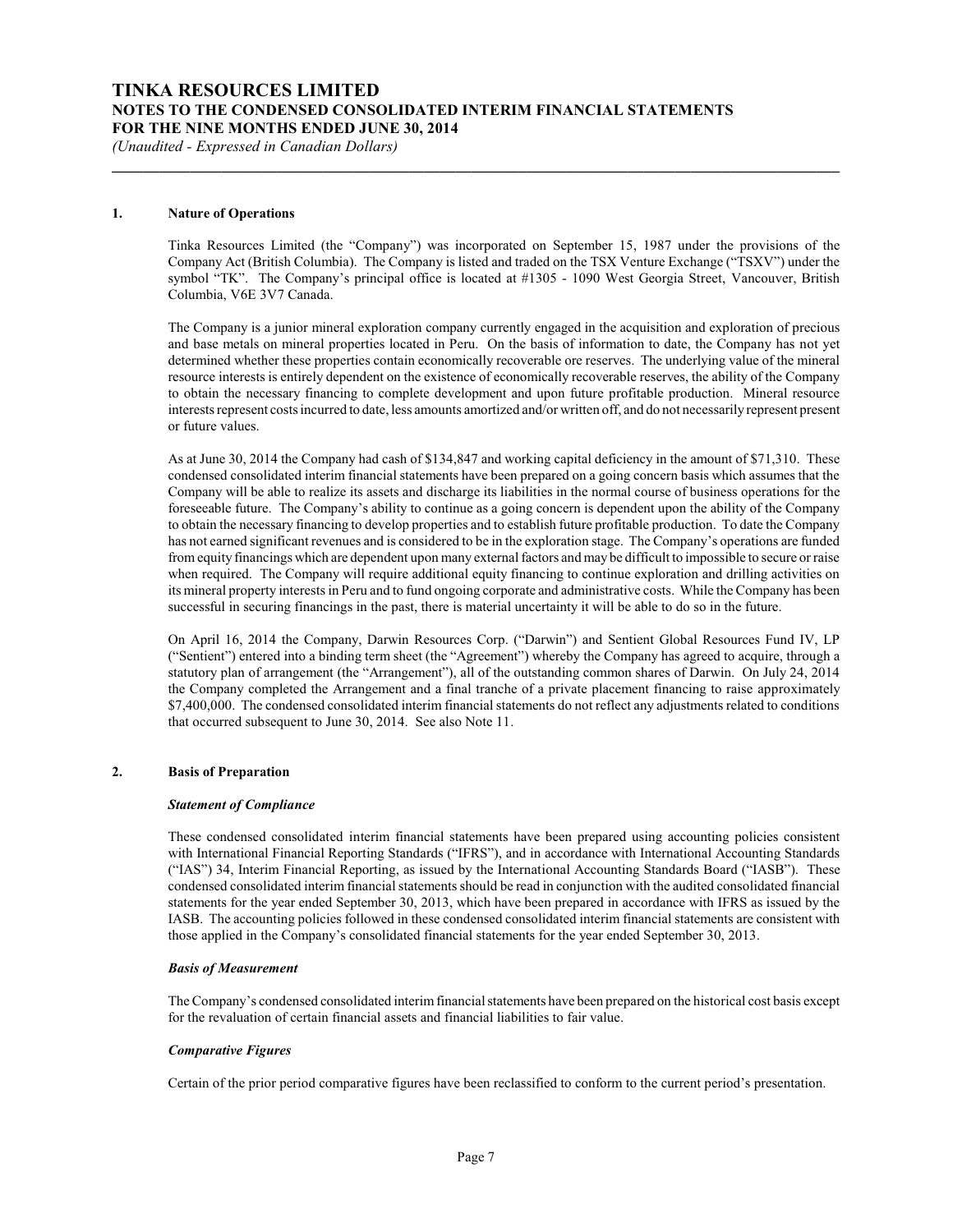### **3. Subsidiary**

As at June 30, 2014 and September 30, 2013 the Company had one wholly-owned subsidiary,Tinka Resources S.A.C. (Peru), which was incorporated in Peru. See also Note 11(a).

**\_\_\_\_\_\_\_\_\_\_\_\_\_\_\_\_\_\_\_\_\_\_\_\_\_\_\_\_\_\_\_\_\_\_\_\_\_\_\_\_\_\_\_\_\_\_\_\_\_\_\_\_\_\_\_\_\_\_\_\_\_\_\_\_\_\_\_\_\_\_\_\_\_\_\_\_\_\_\_\_\_\_\_\_\_\_\_\_\_\_\_\_\_**

#### **4. Property, Plant and Equipment**

|                                                            | <b>Office Furniture</b><br>and |                                  |                                  |
|------------------------------------------------------------|--------------------------------|----------------------------------|----------------------------------|
| Cost:                                                      | Equipment<br>\$                | <b>Vehicles</b><br>\$            | Total<br>s                       |
| Balance at September 30, 2012<br>Additions<br>Disposals    | 65,319<br>4,922                | 112,750<br>28,664<br>(51, 590)   | 178,069<br>33,586<br>(51, 590)   |
| Balance at September 30, 2013 and June 30, 2014            | 70,241                         | 89,824                           | 160,065                          |
| <b>Accumulated Depreciation:</b>                           |                                |                                  |                                  |
| Balance at September 30, 2012<br>Depreciation<br>Disposals | (37, 866)<br>(8,204)           | (74, 245)<br>(22, 456)<br>51,590 | (112, 111)<br>(30,660)<br>51,590 |
| Balance at September 30, 2013<br>Depreciation              | (46,070)<br>(6,629)            | (45,111)<br>(16, 843)            | (91, 181)<br>(23, 472)           |
| Balance at June 30, 2014                                   | (52, 699)                      | (61, 954)                        | (114, 653)                       |
| <b>Carrying Value:</b>                                     |                                |                                  |                                  |
| Balance at September 30, 2013                              | 24,171                         | 44,713                           | 68,884                           |
| Balance at June 30, 2014                                   | 17,542                         | 27,870                           | 45,412                           |

#### **5. Exploration and Evaluation Assets**

|                   | As at June 30, 2014              |                                                     |                        | As at September 30, 2013  |                                                             |                        |  |
|-------------------|----------------------------------|-----------------------------------------------------|------------------------|---------------------------|-------------------------------------------------------------|------------------------|--|
|                   | Acquisition<br><b>Costs</b><br>S | <b>Deferred</b><br><b>Exploration</b><br>Costs<br>s | Total<br>\$            | Acquisition<br>Costs<br>S | <b>Deferred</b><br><b>Exploration</b><br><b>Costs</b><br>\$ | Total<br>\$            |  |
| Colquipucro       | 278,289                          | 5,916,802                                           | 6,195,091              | 207,167                   | 5,564,170                                                   | 5,771,337              |  |
| Ayawilca<br>Other | 78,352                           | 4,719,472<br>1,465,670                              | 4,797,824<br>1,465,670 | 23.984                    | 3,064,414<br>1,243,275                                      | 3,088,398<br>1,243,275 |  |
|                   | 356,641                          | 12,101,944                                          | 12,458,585             | 231,151                   | 9,871,859                                                   | 10,103,010             |  |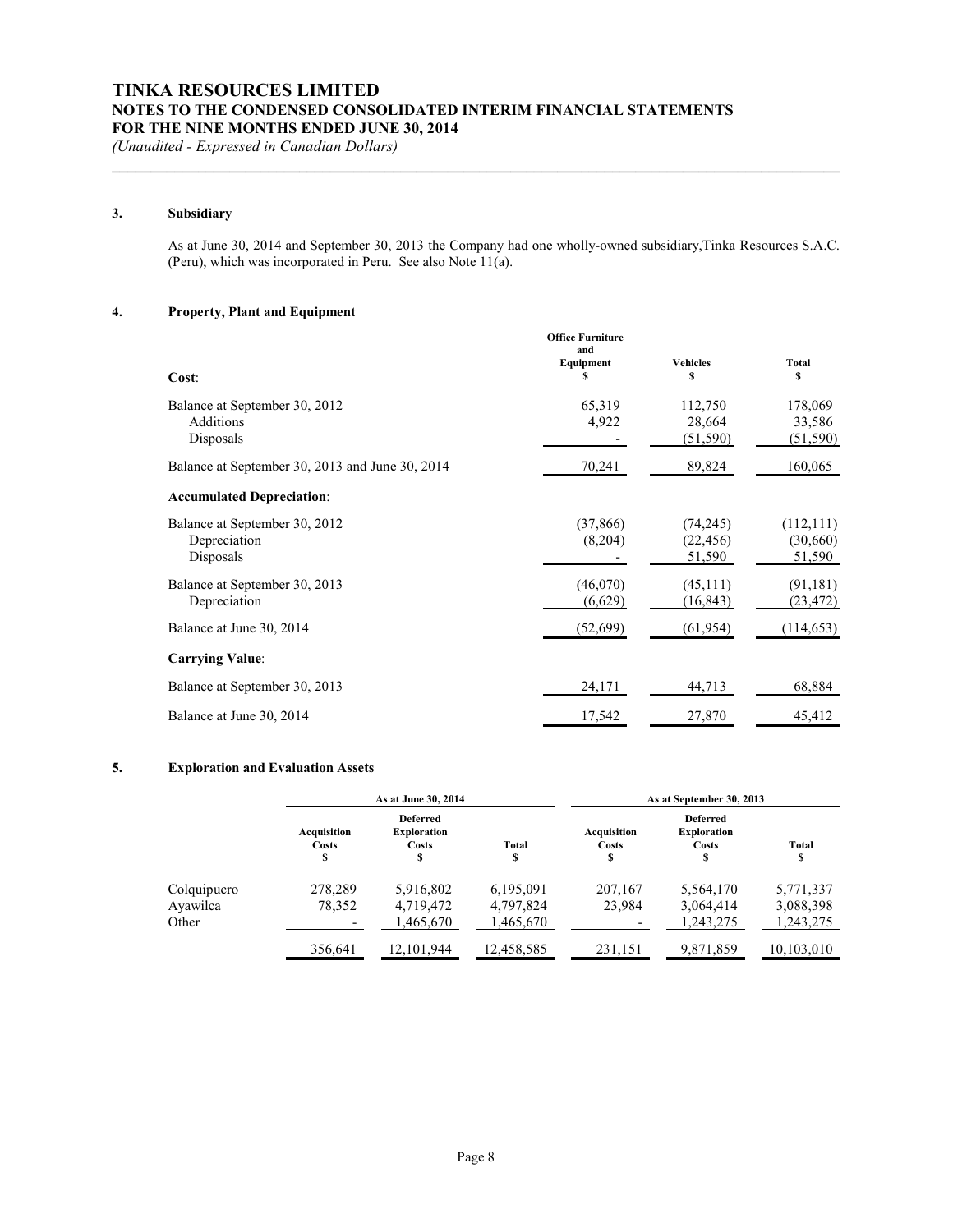# **TINKA RESOURCES LIMITED NOTES TO THE CONDENSED CONSOLIDATED INTERIM FINANCIAL STATEMENTS FOR THE NINE MONTHS ENDED JUNE 30, 2014**

**\_\_\_\_\_\_\_\_\_\_\_\_\_\_\_\_\_\_\_\_\_\_\_\_\_\_\_\_\_\_\_\_\_\_\_\_\_\_\_\_\_\_\_\_\_\_\_\_\_\_\_\_\_\_\_\_\_\_\_\_\_\_\_\_\_\_\_\_\_\_\_\_\_\_\_\_\_\_\_\_\_\_\_\_\_\_\_\_\_\_\_\_\_**

*(Unaudited - Expressed in Canadian Dollars)*

### **5. Exploration and Evaluation Assets** (continued)

|                                               |             | Peru      |           |              |
|-----------------------------------------------|-------------|-----------|-----------|--------------|
|                                               | Colquipucro | Ayawilca  | Other     | <b>Total</b> |
|                                               | \$          | \$        | \$        | \$           |
| <b>Balance at September 30, 2012</b>          | 4,312,791   | 407,939   | 749,108   | 5,469,838    |
| <b>Exploration costs</b>                      |             |           |           |              |
| Assays                                        | 47,206      | 137,652   |           | 184,858      |
| Camp costs                                    | 64,254      | 170,901   |           | 235,155      |
| Community relations                           | 55,725      | 61,853    |           | 117,578      |
| Consulting                                    | 4,331       | 11,305    |           | 15,636       |
| Depreciation of property, plant and equipment | 10,349      | 19,334    |           | 29,683       |
| Drilling                                      | 522,871     | 991,882   |           | 1,514,753    |
| Exploration site                              | 71,960      | 152,193   |           | 224,153      |
| Field equipment                               | 93,254      | 128,754   |           | 222,008      |
| Fuel                                          | 37,864      | 181,793   |           | 219,657      |
| Geological                                    | 116,477     | 234,788   |           | 351,265      |
| Salaries                                      | 366,124     | 235,423   |           | 601,547      |
| Transportation                                | 25,112      | 327,006   |           | 352,118      |
| Travel                                        | 6,343       | 3,591     |           | 9,934        |
| <b>VAT</b>                                    |             |           | 494,167   | 494,167      |
|                                               | 1,421,870   | 2,656,475 | 494,167   | 4,572,512    |
| <b>Acquisition costs</b>                      |             |           |           |              |
| Surface right payments                        | 36,676      | 23,984    |           | 60,660       |
| <b>Balance at September 30, 2013</b>          | 5,771,337   | 3,088,398 | 1,243,275 | 10,103,010   |
| <b>Exploration costs</b>                      |             |           |           |              |
| Assays                                        | 11,995      | 31,450    |           | 43,445       |
| Camp costs                                    | 46,618      | 132,434   |           | 179,052      |
| Community relations                           | 3,948       | 105,164   |           | 109,112      |
| Consulting                                    | 2,400       | 2,700     |           | 5,100        |
| Depreciation of property, plant and equipment | 3,901       | 18,774    |           | 22,675       |
| Drilling                                      |             | 663,990   |           | 663,990      |
| Environmental                                 | 8,068       | 10,606    |           | 18,674       |
| Exploration site                              | 27,726      | 116,100   |           | 143,826      |
| Field equipment                               | 1,206       | 53,456    |           | 54,662       |
| Fuel                                          | 3,418       | 101,077   |           | 104,495      |
| Geological                                    | 32,684      | 135,631   |           | 168,315      |
| Geophysics                                    |             | 26,209    |           | 26,209       |
| Salaries                                      | 203,623     | 110,408   |           | 314,031      |
| Transportation                                | 4,702       | 144,049   |           | 148,751      |
| Travel                                        | 2,343       | 3,010     |           | 5,353        |
| <b>VAT</b>                                    |             |           | 222,395   | 222,395      |
|                                               | 352,632     | 1,655,058 | 222,395   | 2,230,085    |
|                                               |             |           |           |              |
| <b>Acquisition costs</b>                      |             |           |           |              |
| Concession payments                           | 71,122      | 54,368    |           | 125,490      |
| <b>Balance at June 30, 2014</b>               | 6,195,091   | 4,797,824 | 1,465,670 | 12,458,585   |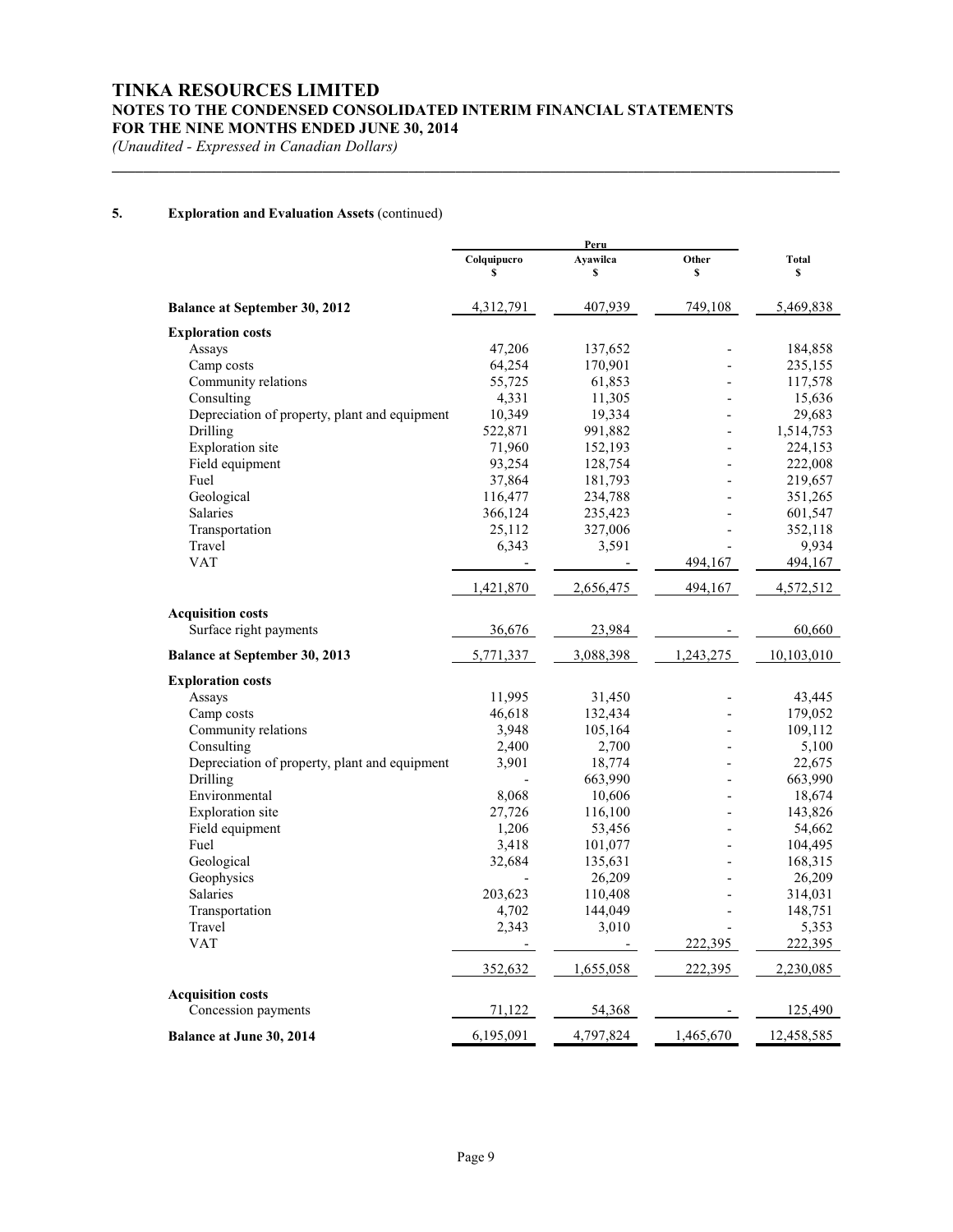#### **5. Exploration and Evaluation Assets** (continued)

#### *Colquipucro and Ayawilca Project*s

On May 27, 2004 the Company entered into an agreement (the "Sierra Alliance Agreement") with Sierra Peru Pty Ltd. ("Sierra") pursuant to which the Company staked a number of prospects in Peru. As at June 30, 2014 the Colquipucro and Ayawilca projects comprise a total of 50 mineral claims in the Province of Daniel Alcides Carrion, Peru.

**\_\_\_\_\_\_\_\_\_\_\_\_\_\_\_\_\_\_\_\_\_\_\_\_\_\_\_\_\_\_\_\_\_\_\_\_\_\_\_\_\_\_\_\_\_\_\_\_\_\_\_\_\_\_\_\_\_\_\_\_\_\_\_\_\_\_\_\_\_\_\_\_\_\_\_\_\_\_\_\_\_\_\_\_\_\_\_\_\_\_\_\_\_**

Under the terms of the Sierra Alliance Agreement the Company will be required to issue 500,000 common shares to Sierra in the event that a positive feasibility study is prepared on either of the Colquipucro or Ayawilco projects. Sierra also retains a right to a 1% net smelter return royalty ("NSR") from any production from the Colquipucro and Ayawilco projects. The NSR can be purchased at any time for US \$1,000,000.

#### *Other*

Expenditures incurred by the Company in Peru are subject to Peruvian Value Added Tax ("VAT"). The VAT is included in exploration and evaluation assets as incurred. The VAT is not currently refundable to the Company but can be used in the future to offset amounts due to Peruvian taxation authorities by the Company resulting from VAT charged on future sales

#### **6. Share Capital**

(a) *Authorized Share Capital*

The Company's authorized share capital consisted of an unlimited number of common shares without par value. All issued common shares are fully paid.

(b) *Reconciliation of Changes in Share Capital*

During the nine months ended June 30, 2014 the Company completed private placement financings as follows:

(i) non-brokered private placement financing of 2,769,480 units at a price of \$0.50 per unit for gross proceeds of \$1,384,740. Each unit consisted of one common share of the Company and one-half of one share purchase warrant. Each whole warrant is exercisable to purchase an additional common share at a price of \$0.75 for a period of one year, with 789,740 warrants expiring on October 8, 2014 and 595,000 warrants expiring on November 28, 2014.

The Company paid its agents cash commissions totalling \$48,850 and issued 1,500 compensation warrants and 119,000 compensation options. The compensation warrants have the same terms and conditions as the private placement warrants. The compensation options have the same terms and conditions as the private placement units. The fair values of the compensation warrants and the compensation options have been estimated using the Black-Scholes option pricing model. The assumptions used were: a risk-free interest rate of 0.99%; expected volatility of 53.40% - 55.25%; an expected life of one year; a dividend yield of  $0\%$ ; and an expected forfeiture rate of  $0\%$ . The values assigned to the compensation warrants and compensation options were \$69 and \$12,039, respectively.

The 119,000 compensation options remained outstanding at June 30, 2014.

The Company incurred \$9,208 for legal and filing costs.

As at September 30, 2013 the Company had received \$242,240 on account of the private placement and incurred \$750 share issue costs relating to the private placement.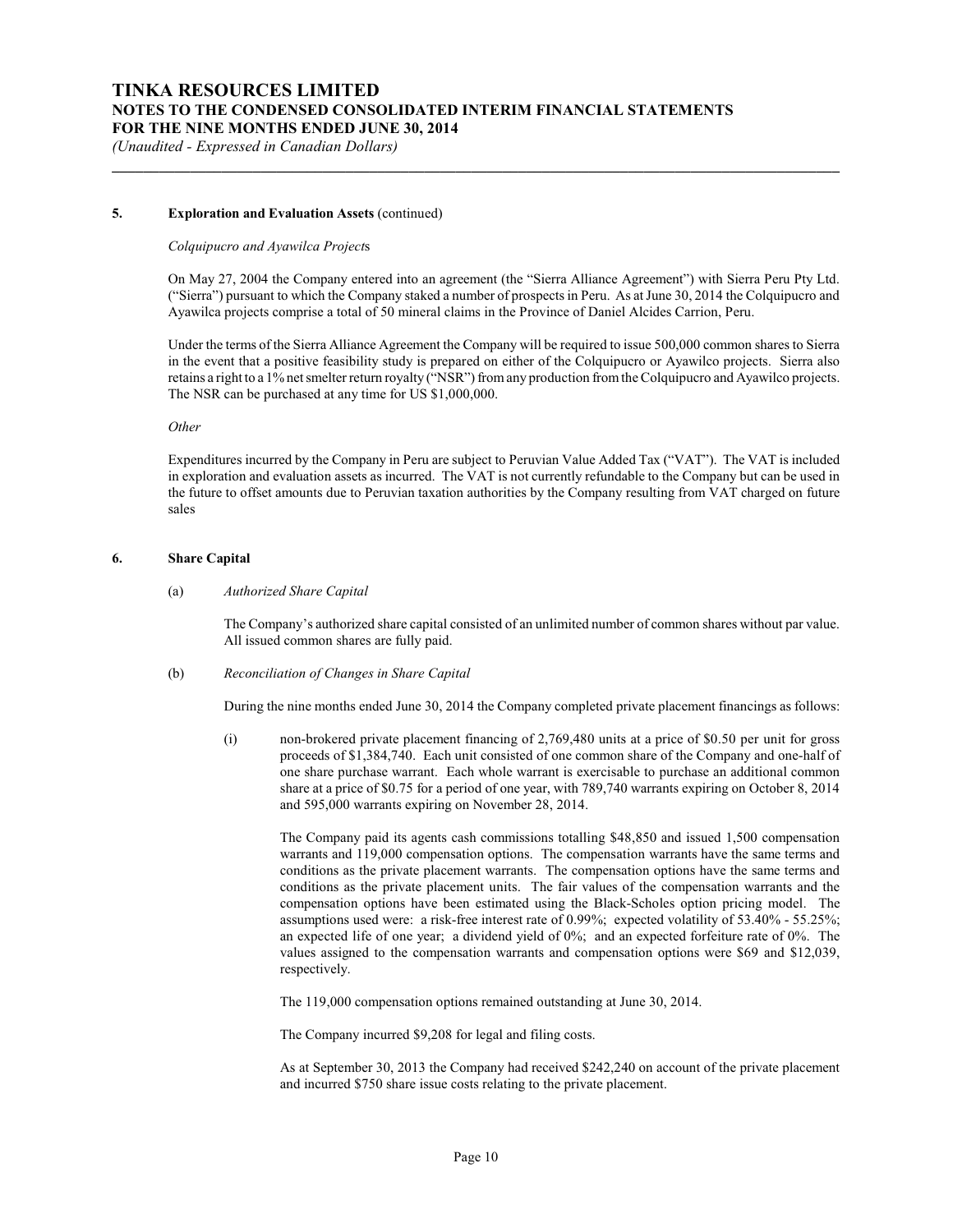# **TINKA RESOURCES LIMITED NOTES TO THE CONDENSED CONSOLIDATED INTERIM FINANCIAL STATEMENTS FOR THE NINE MONTHS ENDED JUNE 30, 2014**

*(Unaudited - Expressed in Canadian Dollars)*

#### **6. Share Capital** (continued)

(ii) as part of the Arrangement, the Company agreed to undertake a private placement (the "Private Placement") of 28,834,491 units of the Company at a price of \$0.275 per unit for gross proceeds of \$7,929,485. Each unit will be comprised of one common share and one-half of one share purchase warrant, with each whole warrant exercisable to acquire an additional common share at a price of \$0.365 for a period of 24 months. On May 1, 2014 the Company completed the first tranche of the Private Placement and issued 1,818,182 units to Sentient for gross proceeds of \$500,000. See also Note 11(b).

As at June 30, 2014 the Company incurred \$21,345 for filing fees and legal costs.

During fiscal 2013 the Company completed private placement financings as follows:

**\_\_\_\_\_\_\_\_\_\_\_\_\_\_\_\_\_\_\_\_\_\_\_\_\_\_\_\_\_\_\_\_\_\_\_\_\_\_\_\_\_\_\_\_\_\_\_\_\_\_\_\_\_\_\_\_\_\_\_\_\_\_\_\_\_\_\_\_\_\_\_\_\_\_\_\_\_\_\_\_\_\_\_\_\_\_\_\_\_\_\_\_\_**

(i) 3,000,000 units at \$0.75 per unit for gross proceeds of \$2,250,000. Each unit consisted of one common share and one-half of one share purchase warrant. Each whole warrant is exercisable at a price of \$1.00 per common share expiring on June 21, 2014.

The Company paid the agent a cash commission of \$146,850 and issued 235,000 compensation options. The compensation options entitled the agent to purchase 235,000 units at an exercise price of \$0.75 per unit which expired on December 21, 2013. The \$48,500 fair value assigned to the compensation options has been estimated using the Black-Scholes option pricing model. The assumptions used were: a risk-free interest rate of 1.04%; expected volatility of 69.40%; an expected life of one year; a dividend yield of 0%; and an expected forfeiture rate of 0%.

The Company incurred \$17,170 for legal and filing costs; and

(ii) 3,030,265 units at a price of \$0.85 per unit for gross proceeds of \$2,575,725. Each unit consisted of one common share and one-half of one share purchase warrant. Each whole warrant is exercisable at a price of \$1.25 per common share expiring November 14, 2014.

The Company paid the agent a cash commission of \$165,538 and issued 194,750 compensation options. The compensation options entitles the agent to purchase 194,750 units at an exercise price of \$0.85 per unit, expiring November 14, 2014. The exercise price and termof the underlying warrants to the units issuable upon the exercise of the compensation options are the same as the warrants issued under the private placement. In addition, the Company paid a finder a cash commission of \$6,375 and issued 7,500 finder warrants, each finder warrant having the same term and conditions as the warrants issued under the private placement. The fair values of the compensation options and finder's warrants have been estimated using the Black-Scholes option pricing model. The assumptions used were: a risk-free interest rate of 0.95%; expected volatility of 65.26%; an expected life of eighteen months; a dividend yield of 0%; and an expected forfeiture rate of 0%. The values assigned to the compensation options and finder's warrants were \$52,224 and \$1,232 respectively.

The 194,750 compensation options remained outstanding at June 30, 2014.

The Company incurred filing and legal fees of \$15,909 for the private placement.

See also Note 11.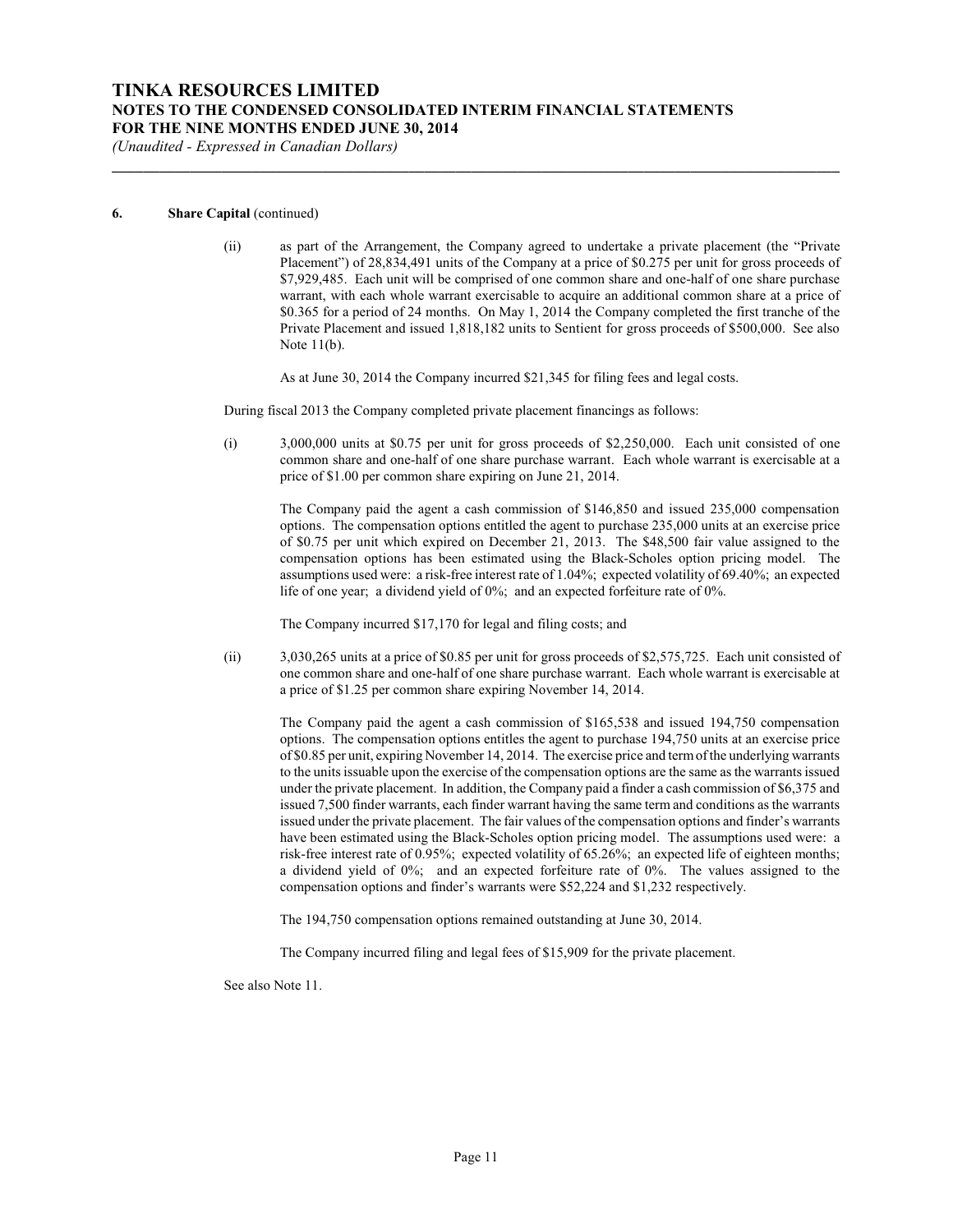**\_\_\_\_\_\_\_\_\_\_\_\_\_\_\_\_\_\_\_\_\_\_\_\_\_\_\_\_\_\_\_\_\_\_\_\_\_\_\_\_\_\_\_\_\_\_\_\_\_\_\_\_\_\_\_\_\_\_\_\_\_\_\_\_\_\_\_\_\_\_\_\_\_\_\_\_\_\_\_\_\_\_\_\_\_\_\_\_\_\_\_\_\_**

*(Unaudited - Expressed in Canadian Dollars)*

#### **6. Share Capital** (continued)

#### (c) *Warrants*

A summary of the number of common shares reserved pursuant to the Company's outstanding warrants at June 30, 2014 and 2013 and the changes for the nine months ended on those dates is as follows:

|                              | 2014          |                                                       | 2013          |                                                       |
|------------------------------|---------------|-------------------------------------------------------|---------------|-------------------------------------------------------|
|                              | <b>Number</b> | Weighted<br>Average<br><b>Exercise</b><br>Price<br>\$ | <b>Number</b> | Weighted<br>Average<br><b>Exercise</b><br>Price<br>\$ |
| Balance, beginning of period | 2,994,133     | 1.13                                                  |               |                                                       |
| Granted                      | 2,295,331     | 0.60                                                  | 3,022,633     | 1.13                                                  |
| Exercised                    |               |                                                       | (28,500)      | 1.00                                                  |
| Expired                      | (1,471,500)   | 1.00                                                  |               | $\overline{\phantom{a}}$                              |
| Balance, end of period       | 3,817,964     | 0.86                                                  | 2,994,133     | 1.13                                                  |

The following table summarizes information about the number of common shares reserved pursuant to the Company's warrants outstanding and exercisable at June 30, 2014:

| <b>Number</b> | <b>Exercise Price</b><br>S | <b>Expiry Date</b> |
|---------------|----------------------------|--------------------|
| 791,240       | 0.75                       | October 8, 2014    |
| 1,522,633     | 1.25                       | November 14, 2014  |
| 595,000       | 0.75                       | November 28, 2014  |
| 909,091       | 0.365                      | May 1, 2016        |
| 3,817,964     |                            |                    |

The weighted average remaining contractual life of the outstanding warrants at June 30, 2014 was 0.71 years.

See also Note 11(a).

#### (d) *Share Option Plan*

The Company has established a rolling share option plan (the "Plan"), in which the maximumnumber of common shares which can be reserved for issuance under the Plan is 10% of the issued and outstanding shares of the Company. The minimum exercise price of the options is set at the Company's closing share price on the day before the grant date, less allowable discounts. Options granted may be subject to vesting provisions as determined by the Board of Directors and have a maximum term of five years.

During the nine months ended June 30, 2014 the Company granted share options to purchase 220,000 (2013 - 3,040,000) common shares and recorded compensation expense of \$19,591 (2013 - \$1,383,963). In addition the Company also recorded share-based compensation of \$nil (2013 - \$39,583) on the vesting of share options which were previously granted.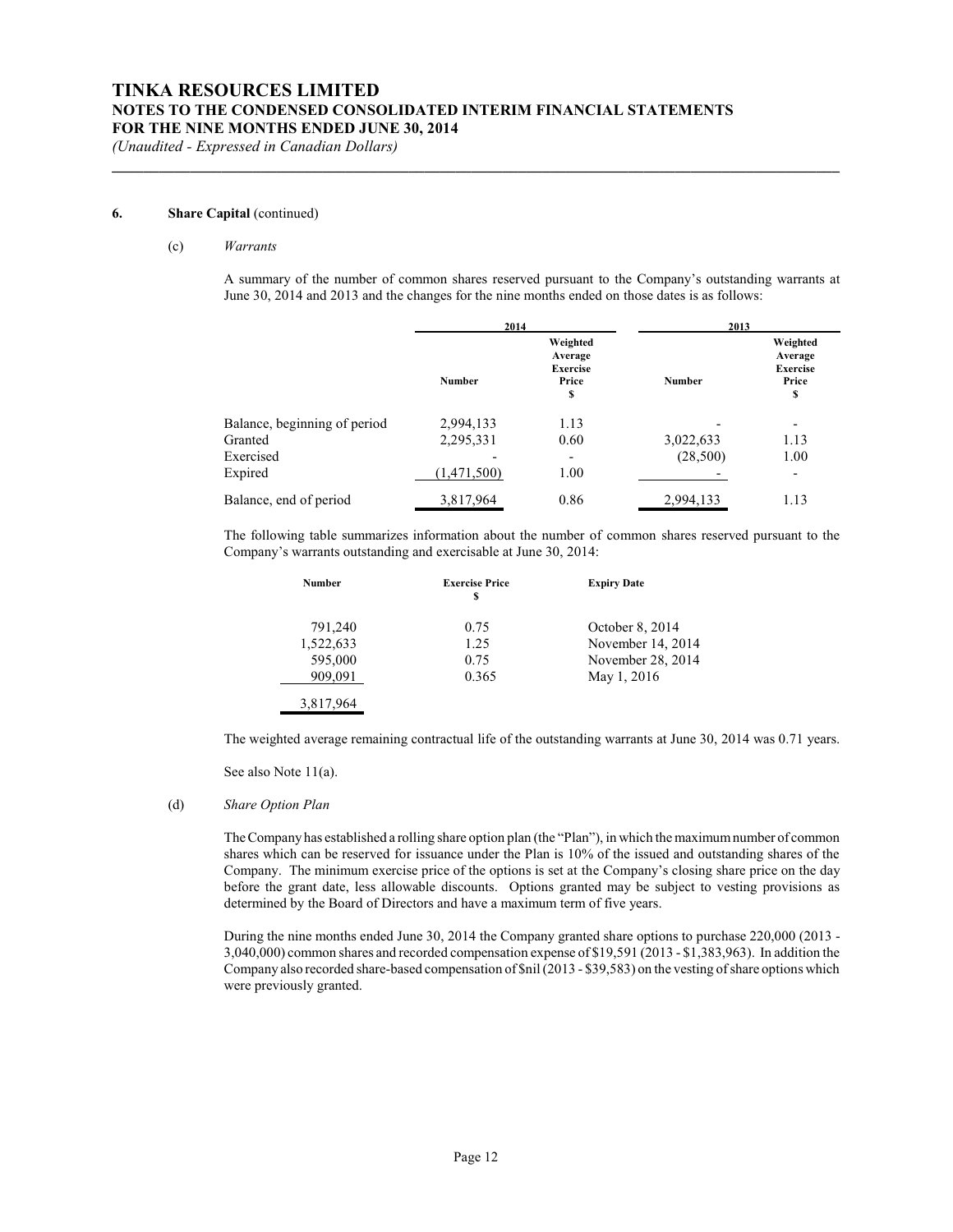**\_\_\_\_\_\_\_\_\_\_\_\_\_\_\_\_\_\_\_\_\_\_\_\_\_\_\_\_\_\_\_\_\_\_\_\_\_\_\_\_\_\_\_\_\_\_\_\_\_\_\_\_\_\_\_\_\_\_\_\_\_\_\_\_\_\_\_\_\_\_\_\_\_\_\_\_\_\_\_\_\_\_\_\_\_\_\_\_\_\_\_\_\_**

*(Unaudited - Expressed in Canadian Dollars)*

#### **6. Share Capital** (continued)

The fair value of share options granted and vested during the nine months ended June 30, 2014 and 2013 is estimated using the Black-Scholes option pricing model using the following assumptions:

|                          | 2014                | 2013                  |
|--------------------------|---------------------|-----------------------|
| Risk-free interest rate  | $1.07\% - 1.39\%$   | $0.95\% - 1.24\%$     |
| Estimated volatility     | $62.38\% - 73.21\%$ | $48.96\% - 95.23\%$   |
| Expected life            | 2.5 years - 3 years | $0.5$ years - 3 years |
| Expected dividend yield  | $0\%$               | $0\%$                 |
| Expected forfeiture rate | $0\%$               | $0\%$                 |

The weighted average fair value of all share options granted and vested, using the Black-Scholes option pricing model, during the nine months ended June 30, 2014 was \$0.16 (2013 - \$0.50) per option.

Option-pricing models require the use of estimates and assumptions including the expected volatility. Changes in the underlying assumptions can materially affect the fair value estimates and, therefore, existing models do not necessarily provide reliable measure of the fair value of the Company's share options.

A summary of the Company's share options at June 30, 2014 and 2013 and the changes for the nine months ended on those dates, is as follows:

|                              |                                            | 2014                                               | 2013                                       |                                                    |  |
|------------------------------|--------------------------------------------|----------------------------------------------------|--------------------------------------------|----------------------------------------------------|--|
|                              | Number of<br><b>Options</b><br>Outstanding | Weighted<br><b>Average Exercise</b><br>Price<br>\$ | Number of<br><b>Options</b><br>Outstanding | Weighted<br><b>Average Exercise</b><br>Price<br>\$ |  |
| Balance, beginning of period | 6,185,000                                  | 0.73                                               | 5,080,000                                  | 0.43                                               |  |
| Granted                      | 220,000                                    | 0.49                                               | 3,040,000                                  | 1.13                                               |  |
| Exercised                    | (80,000)                                   | 0.27                                               | (1,635,000)                                | 0.24                                               |  |
| Expired                      | (685,000)                                  | 0.60                                               |                                            | $\overline{\phantom{0}}$                           |  |
| Forfeited                    | (125,000)                                  | 0.60                                               | (300,000)                                  | 1.02                                               |  |
| Balance, end of period       | 5,515,000                                  | 0.75                                               | 6,185,000                                  | 0.73                                               |  |

The following table summarizes information about the share options outstanding and exercisable at June 30, 2014:

| <b>Number</b> | <b>Exercise Price</b><br>S | <b>Expiry Date</b>    |
|---------------|----------------------------|-----------------------|
| 100,000       | 0.50                       | <b>August 2, 2014</b> |
| 20,000        | 0.72                       | September 20, 2014    |
| 25,000        | 1.00                       | September 20, 2014    |
| 1,170,000     | 0.55                       | January 26, 2015      |
| 1,555,000     | 0.50                       | August 3, 2015        |
| 30,000        | 0.50                       | September 20, 2015    |
| 100,000       | 0.58                       | September 28, 2015    |
| 2,095,000     | 1.00                       | January 11, 2016      |
| 400,000       | 1.10                       | January 11, 2016      |
| 20,000        | 0.40                       | February 20, 2017     |
| 5.515,000     |                            |                       |

The weighted average remaining contractual life of the outstanding share options at June 30, 2014 was 1.17 years.

See also Note 11(d) and (e).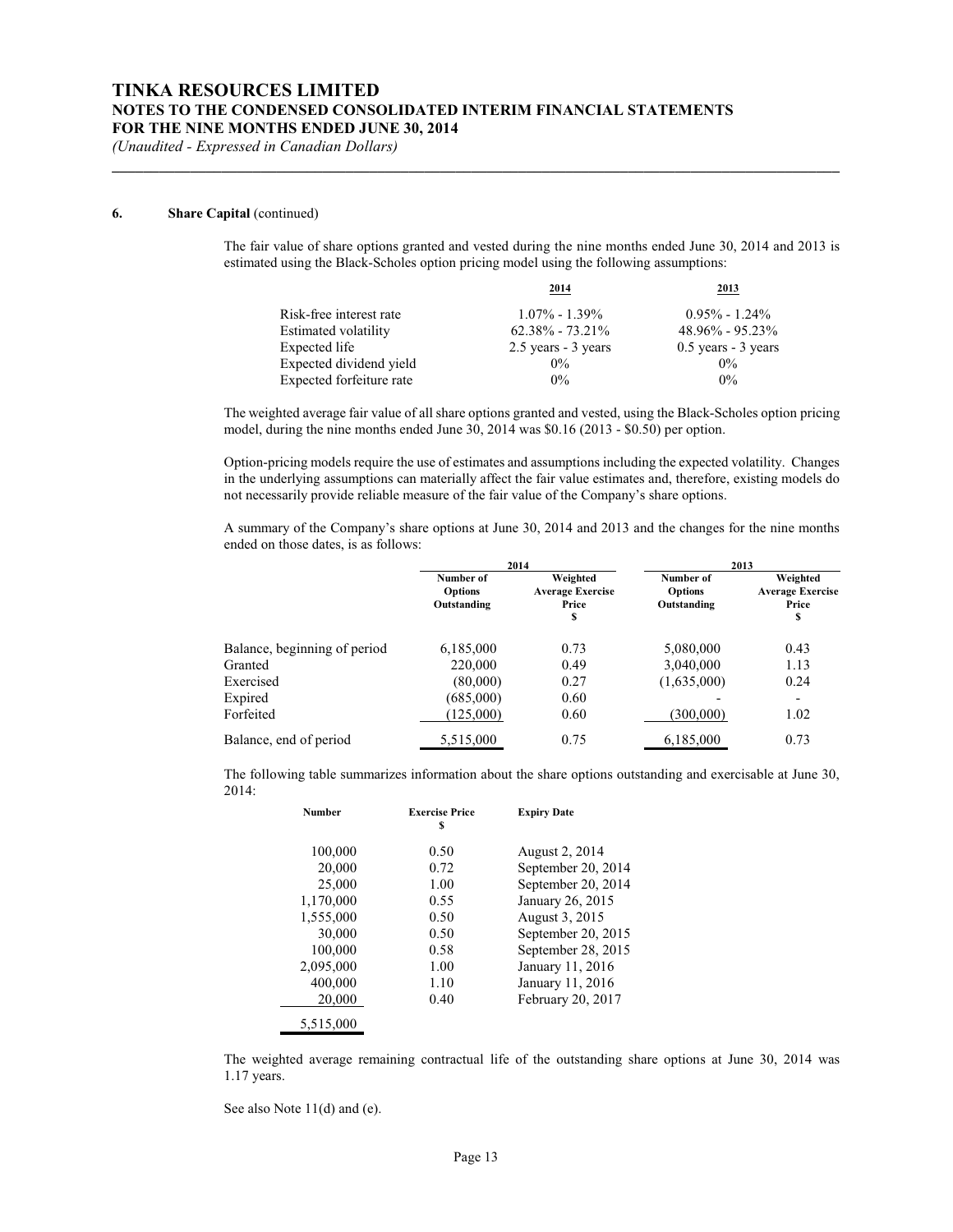#### **7. Related Party Disclosures**

A number of key management personnel, or their related parties, hold positions in other entities that result in them having control or significant influence over the financial or operating policies of those entities. Certain of these entities transacted with the Company during the reporting period.

**\_\_\_\_\_\_\_\_\_\_\_\_\_\_\_\_\_\_\_\_\_\_\_\_\_\_\_\_\_\_\_\_\_\_\_\_\_\_\_\_\_\_\_\_\_\_\_\_\_\_\_\_\_\_\_\_\_\_\_\_\_\_\_\_\_\_\_\_\_\_\_\_\_\_\_\_\_\_\_\_\_\_\_\_\_\_\_\_\_\_\_\_\_**

#### (a) *Transactions with Key Management Personnel*

During the nine months ended June 30, 2014 and 2013 the following amounts were incurred with respect to the Company'sformer Chief Executive Officer ("CEO"), Vice-President ofExploration ("VPE") and Chief Financial Officer ("CFO"):

|                              | 2014    | 2013    |
|------------------------------|---------|---------|
|                              | \$      | S       |
| Management fees - former CEO | 90,000  | 90,000  |
| Professional fees - CFO      | 13,500  | 10,500  |
| Professional fees - VPE      | 45,400  | 55.450  |
| Share-based compensation     |         | 664.428 |
|                              | 148,900 | 820,378 |
|                              |         |         |

The Company has expensed \$36,000 (2013 - \$14,700) professional fees to operations and capitalized \$22,900 (2013 - \$51,250) professional fees to exploration and evaluation assets.

As at June 30, 2014, \$10,500 (2013 - \$10,500) remained unpaid and has been included in accounts payable and accrued liabilities.

See also Note 11(c).

#### (b) *Transactions with Other Related Parties*

(i) During the nine months ended June 30, 2014 and 2013 the following amounts were incurred with respect to non-management officers and directors:

|                          | 2014<br>s                | 2013<br>s |
|--------------------------|--------------------------|-----------|
| Professional fees        | 18,000                   | 15,000    |
| Share-based compensation | $\overline{\phantom{0}}$ | 403,298   |
|                          | 18,000                   | 418,298   |

As at June 30, 2014, \$4,000 (2013 - \$6,000) remained unpaid and has been included in accounts payable and accrued liabilities.

- (ii) During the nine months ended June 30, 2014 the Company incurred a total of \$31,250 (2013 \$28,600) with Chase Management Ltd. ("Chase"), a private corporation owned by the CFO of the Company, for accounting and administrative services provided by Chase personnel, excluding the CFO, and \$3,015 (2013 - \$3,340) for rent. As at June 30, 2014, \$8,120 (2013 - \$6,170) remained unpaid and has been included in accounts payable and accrued liabilities.
- (c) The Company shares personnel, office and other costs with public companies with certain common directors. During the nine months ended June 30, 2014 the Company recorded \$16,340 (2013 - \$14,301) expenses with the public companies. As at June 30, 2014, \$2,500 (2013 - \$nil) remained unpaid and has been included in accounts payable and accrued liabilities.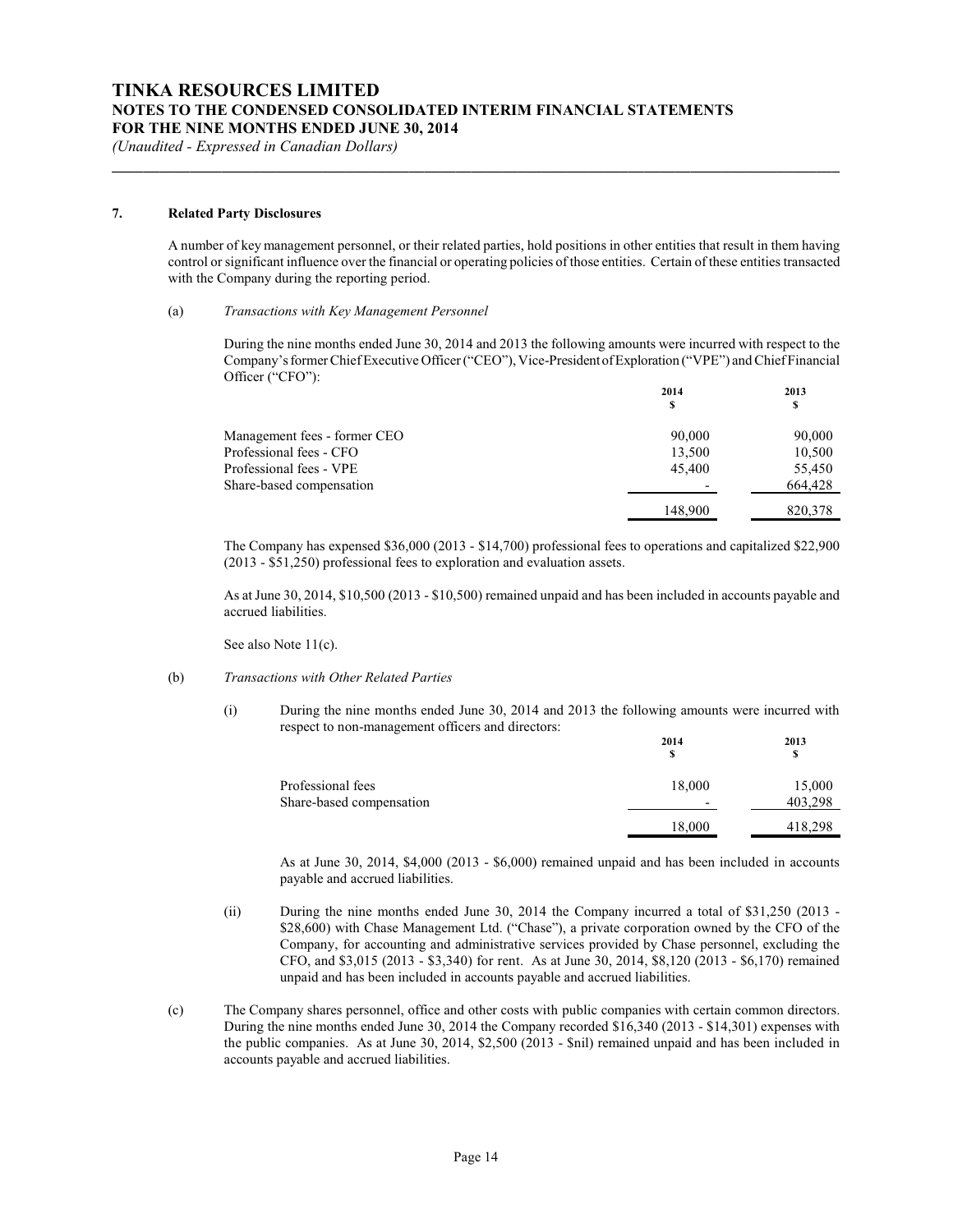#### **8. Segmented Information**

Substantially all of the Company's operations are in one industry, the exploration for precious metals. Management reviews the financial results according to expenditures by property. As at June 30, 2014 the Company's mineral properties are located in Peru and its corporate assets are located in Canada. The Company is in the exploration stage and, accordingly, has no reportable segment revenues or operating results.

**\_\_\_\_\_\_\_\_\_\_\_\_\_\_\_\_\_\_\_\_\_\_\_\_\_\_\_\_\_\_\_\_\_\_\_\_\_\_\_\_\_\_\_\_\_\_\_\_\_\_\_\_\_\_\_\_\_\_\_\_\_\_\_\_\_\_\_\_\_\_\_\_\_\_\_\_\_\_\_\_\_\_\_\_\_\_\_\_\_\_\_\_\_**

|                                                                                      | As at June 30, 2014                          |                                            |                                 |  |
|--------------------------------------------------------------------------------------|----------------------------------------------|--------------------------------------------|---------------------------------|--|
|                                                                                      | Corporate<br>Canada<br>\$                    | Mineral<br><b>Operations</b><br>Peru<br>\$ | Total<br>\$                     |  |
| Current assets<br>Exploration and evaluation assets<br>Property, plant and equipment | 105,622<br>$\overline{\phantom{a}}$<br>1,916 | 76.924<br>12,458,585<br>43,496             | 182,546<br>12,458,585<br>45,412 |  |
|                                                                                      | 107,538                                      | 12,579,005                                 | 12,686,543                      |  |

|                                   | As at September 30, 2013 |                                                  |            |
|-----------------------------------|--------------------------|--------------------------------------------------|------------|
|                                   | Corporate<br>Canada<br>S | <b>Mineral</b><br><b>Operations</b><br>Peru<br>S | Total<br>s |
| Current assets                    | 1,591,417                | 104.246                                          | 1,695,663  |
| Exploration and evaluation assets |                          | 10,103,010                                       | 10,103,010 |
| Property, plant and equipment     | 2,713                    | 66,171                                           | 68,884     |
| Deferred share issued costs       | 750                      |                                                  | 750        |
|                                   | 1,594,880                | 10,273,427                                       | 11,868,307 |

#### **9. Financial Instruments and Risk Management**

#### *Categories of Financial Assets and Financial Liabilities*

Financial instruments are classified into one of the following four categories: fair value through profit or loss ("FVTPL"); held-to-maturity investments; loans and receivables; and available-for-sale. The carrying values of the Company's financial instruments are classified into the following categories:

| <b>Financial Instrument</b>              | Category              | <b>June 30.</b><br>2014 | September 30,<br>2013 |
|------------------------------------------|-----------------------|-------------------------|-----------------------|
| Cash                                     | <b>FVTPL</b>          | 134.847                 | 1,653,410             |
| Amounts receivable                       | Loans and receivables | 15.318                  | 2.765                 |
| Accounts payable and accrued liabilities | Other liabilities     | (253, 856)              | (255, 031)            |

The Company's financial instruments recorded at fair value require disclosure about how the fair value was determined based on significant levels of inputs described in the following hierarchy:

Level 1 - Quoted prices are available in active markets for identical assets or liabilities as of the reporting date. Active markets are those in which transactions occur in sufficient frequency and value to provide pricing information on an ongoing basis.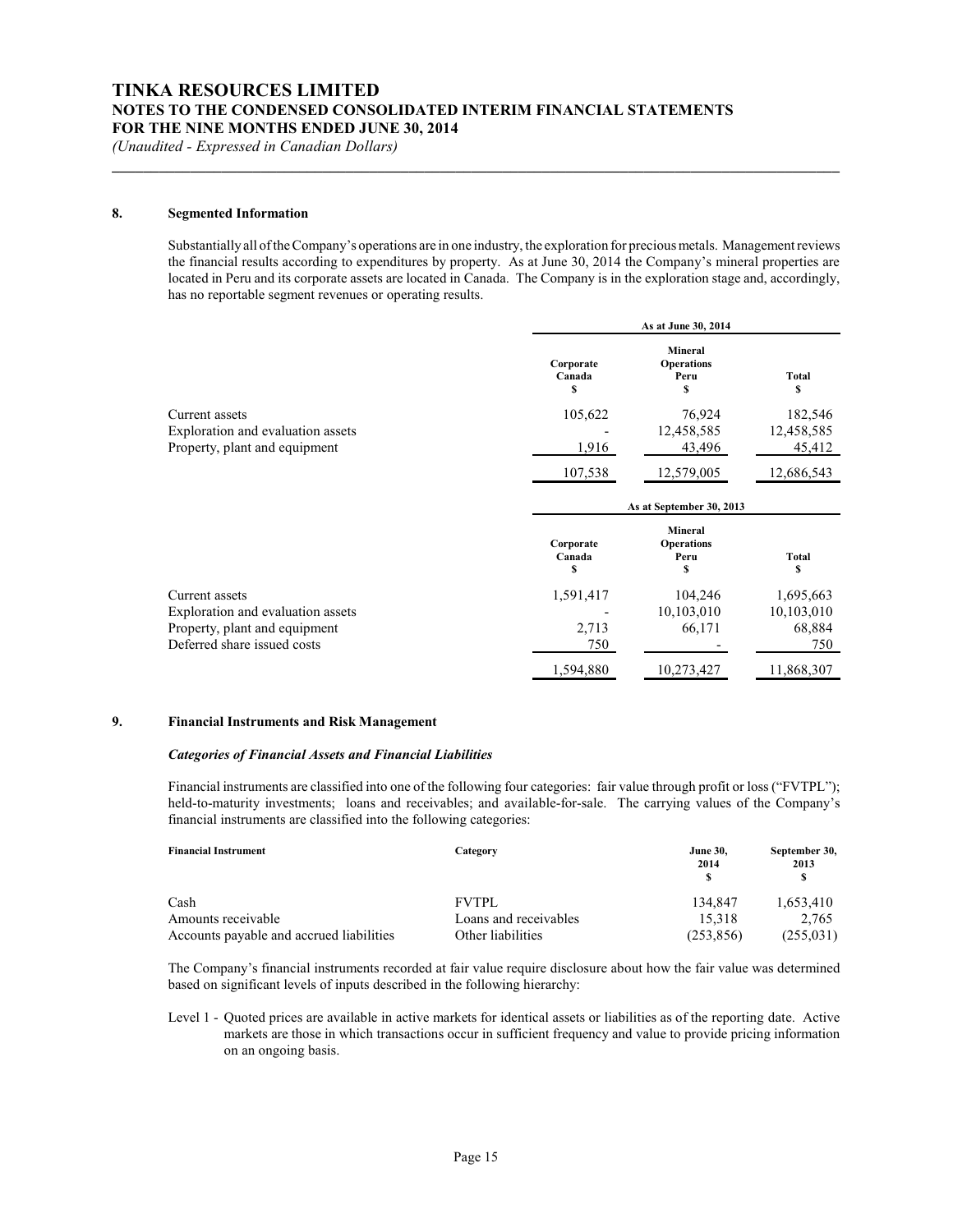#### **9. Financial Instruments and Risk Management** (continued)

Level 2 - Pricing inputs are other than quoted prices in active markets included in Level 1. Prices in Level 2 are either directly or indirectly observable as of the reporting date. Level 2 valuations are based on inputs including quoted forward prices for commodities, time value and volatility factors, which can be substantially observed or corroborated in the market place.

**\_\_\_\_\_\_\_\_\_\_\_\_\_\_\_\_\_\_\_\_\_\_\_\_\_\_\_\_\_\_\_\_\_\_\_\_\_\_\_\_\_\_\_\_\_\_\_\_\_\_\_\_\_\_\_\_\_\_\_\_\_\_\_\_\_\_\_\_\_\_\_\_\_\_\_\_\_\_\_\_\_\_\_\_\_\_\_\_\_\_\_\_\_**

Level 3 - Valuations in this level are those with inputs for the asset or liability that are not based on observable market data.

The recorded amounts for amounts receivable and accounts payable and accrued liabilities approximate their fair value due to their short-term nature. The Company's fair value of cash under the fair value hierarchy is measured using Level 1 inputs.

The Company's risk exposures and the impact on the Company's financial instruments are summarized below:

#### *Credit Risk*

Credit risk is the risk of loss associated with a counterparty's inability to fulfill its payment obligations. The Company's credit risk is primarily attributable to cash and amounts receivable. Management believes that the credit risk concentration with respect to financial instruments included in cash and amounts receivable is remote.

#### *Liquidity Risk*

Liquidity risk is the risk that the Company will not have the resources to meet its obligations as they fall due. The Company manages this risk by closelymonitoring cash forecasts and managing resources to ensure that it will have sufficient liquidity to meet its obligations. All of the Company's financial liabilities are classified as current and are anticipated to mature within the next fiscal period. The following table is based on the contractual maturity dates of financial assets and the earliest date on which the Company can be required to settle financial liabilities.

|                                          | Contractual Maturity Analysis at June 30, 2014 |                                                     |                        |                          |             |
|------------------------------------------|------------------------------------------------|-----------------------------------------------------|------------------------|--------------------------|-------------|
|                                          | Less than<br>3 Months<br>S                     | $3 - 12$<br><b>Months</b><br>\$                     | $1 - 5$<br>Years<br>\$ | Over<br>5 Years<br>\$    | Total<br>\$ |
| Cash                                     | 134,847                                        |                                                     |                        |                          | 134,847     |
| Amounts receivable                       | 15,318                                         |                                                     |                        |                          | 15,318      |
| Accounts payable and accrued liabilities | (253, 856)                                     |                                                     |                        | $\overline{\phantom{a}}$ | (253, 856)  |
|                                          |                                                | Contractual Maturity Analysis at September 30, 2013 |                        |                          |             |
|                                          | Less than<br>3 Months<br>\$                    | $3 - 12$<br><b>Months</b><br>\$                     | $1 - 5$<br>Years<br>\$ | Over<br>5 Years<br>\$    | Total<br>\$ |
| Cash                                     | 1,653,410                                      |                                                     |                        |                          | 1,653,410   |
| Amounts receivable                       | 2,765                                          |                                                     |                        |                          | 2,765       |
| Accounts payable and accrued liabilities | (255, 031)                                     |                                                     |                        |                          | (255, 031)  |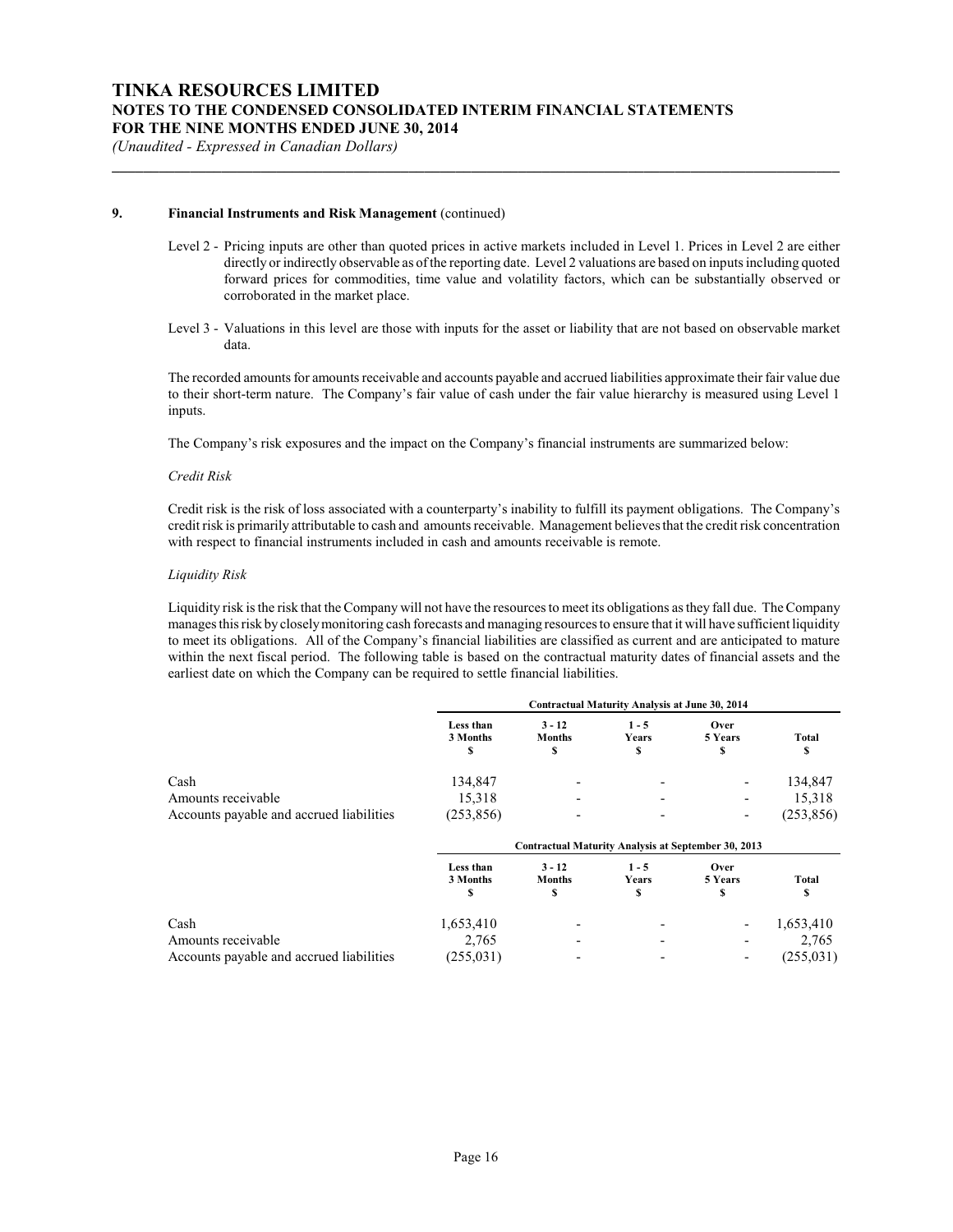#### **9. Financial Instruments and Risk Management** (continued)

#### *Market Risk*

Market risk is the risk of loss that may arise from changes in market factors such as interest rates, foreign exchange rates, and commodity and equity prices. These fluctuations may be significant.

**\_\_\_\_\_\_\_\_\_\_\_\_\_\_\_\_\_\_\_\_\_\_\_\_\_\_\_\_\_\_\_\_\_\_\_\_\_\_\_\_\_\_\_\_\_\_\_\_\_\_\_\_\_\_\_\_\_\_\_\_\_\_\_\_\_\_\_\_\_\_\_\_\_\_\_\_\_\_\_\_\_\_\_\_\_\_\_\_\_\_\_\_\_**

#### (a) Interest Rate Risk

The Company is exposed to interest rate risk to the extent that the cash bear floating rates of interest. The interest rate risk on cash and on the Company's obligations are not considered significant.

#### (b) Foreign Currency Risk

The Company has operations in Canada and Peru which are subject to foreign currency fluctuations. The Company's operating expenses are incurred in Canadian Dollars and Peruvian Nuevo Soles and the fluctuation of the Canadian dollar in relation to other currencies will have an impact upon the profitability of the Company and may also affect the value of the Company's assets and the amount of shareholders' equity. The Company has not entered into any agreements or purchased any instruments to hedge possible currency risks. At June 30, 2014, 1 Canadian Dollar was equal to 2.62 Peruvian Nuevo Soles.

Balances are as follows:

|                                          | Peruvian<br><b>Nuevo Soles</b> | <b>CDN</b> \$<br>Equivalent |
|------------------------------------------|--------------------------------|-----------------------------|
| Cash                                     | 149,629                        | 57,161                      |
| Amounts receivable                       | 34,965                         | 13,357                      |
| Accounts payable and accrued liabilities | (471,691)                      | (180, 193)                  |
|                                          | (287,097)                      | (109, 675)                  |

Based on the net exposures as of June 30, 2014 and, assuming that all other variables remain constant, a 10% fluctuation on the Canadian Dollar against the Peruvian Nuevo Soles would result in an increase or decrease of approximately \$10,000.

#### *Capital Management*

The Company manages its capital structure and makes adjustments to it, based on the funds available to the Company, in order to support the acquisition and exploration of mineral properties. The Board of Directors does not establish quantitative return on capital criteria for management, but rather relies on the expertise of the Company's management to sustain future development of the business. The Company defines capital that it manages as share capital and cash. The Company will continue to assess new properties and seek to acquire an interest in additional properties if it feels there is sufficient geologic or economic potential and if it has adequate financial resources to do so. Management reviews its capital management approach on an ongoing basis and believes that this approach, given the relative size of the Company, is reasonable.